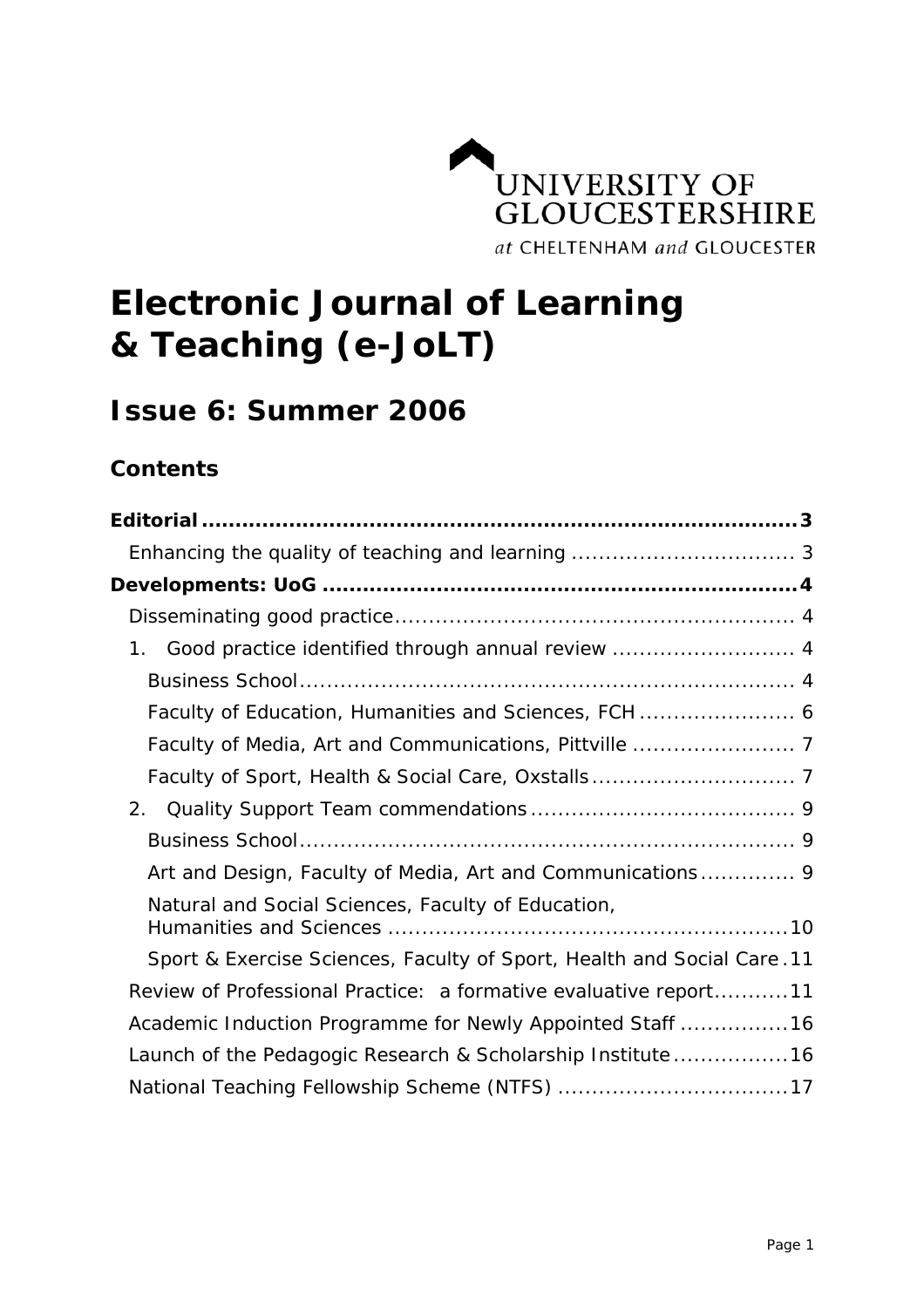| Centre for Learning & Teaching (CLT) and Learning Technology                                                                  |
|-------------------------------------------------------------------------------------------------------------------------------|
|                                                                                                                               |
|                                                                                                                               |
|                                                                                                                               |
|                                                                                                                               |
|                                                                                                                               |
| Proposals for the Teaching Quality Enhancement Fund                                                                           |
|                                                                                                                               |
|                                                                                                                               |
| DisabilityCPD: Continuing Professional Development for<br>staff involved in the learning and teaching of disabled students22  |
| Inclusive Curriculum Project (Geography Discipline Network) 23                                                                |
|                                                                                                                               |
| Working Towards an Inclusive Educational Experience for Disabled                                                              |
|                                                                                                                               |
| New stimuli for teaching and learning at Oxstalls26                                                                           |
| Using multimedia exhibitions to encourage transferable skills26                                                               |
|                                                                                                                               |
|                                                                                                                               |
| Professional Standards Framework for Teaching and                                                                             |
|                                                                                                                               |
| The 11th Annual Conference on Innovation and Technology<br>in Computer Science Education, University of Bologna,              |
| Higher Education Academy Forum Engaging with Student Cultural<br>Diversity in the Curriculum: What works? London Metropolitan |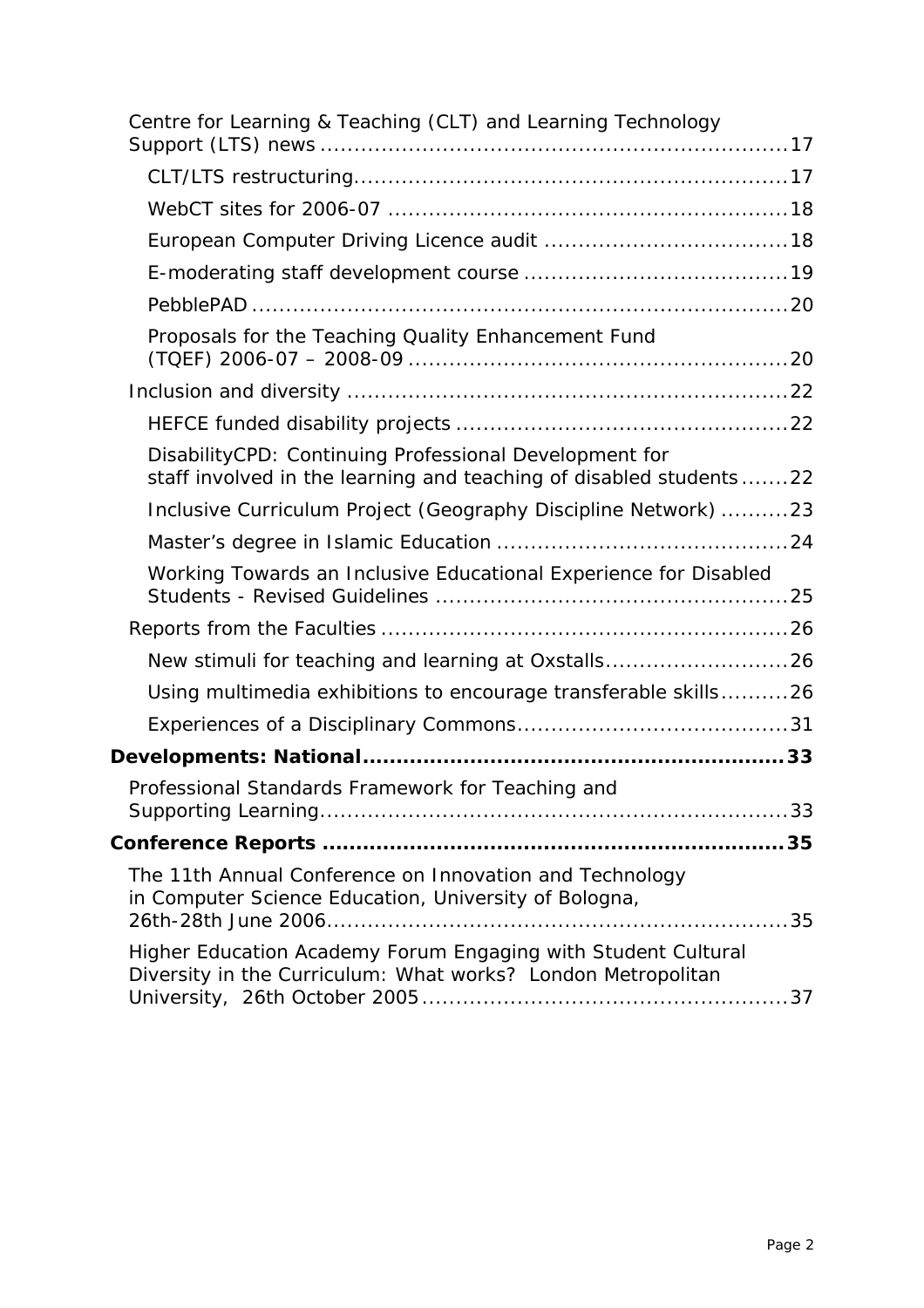# <span id="page-2-0"></span>**Editorial**

# **Enhancing the quality of teaching and learning**

This issue of e-JoLT highlights some of the excellent work which has been undertaken by the University in enhancing the quality of teaching and learning, starting with examples of good practice identified through the Faculty Annual Reports as well as commendations from the Quality Support Team visits. Although it may be tempting to read the sections which are directly relevant to your particular Field or Faculty, we would encourage you to have a look at the comments for the University as a whole, as this may help you to identify additional examples of effective practice which could be applied to your teaching and learning.

In terms of central and cross-Faculty developments, this issue contains an evaluation of the first year of operation of the Review of Professional Practice Scheme, which aims to enhance student learning by allowing staff to reflect upon particular aspects of their teaching and learning. There is also an update of the restructuring of the Centre for Learning & Teaching (CLT) and the Learning Technology Support (LTS) team, and information relating to a number of e-learning initiatives such as WebCT, PebblePAD, ECDL and the University's e-moderating course.

Over the past six years the Teaching Quality Enhancement Fund (TQEF) has assisted the University in developing a number of cross-Faculty teaching and learning developments, including the Professional Development Groups (PDG), Scholarship of Learning & Teaching (SoLT) and the University Teaching Fellowships. The University recently submitted proposals for the next three years of TQEF funding, and these are reproduced in this issue. One of the requirements of the funding was that institutions had to include a focus on issues relating to equality and diversity, which is an area where the University has started to develop a national reputation. The University's recent work relating to disability and race issues is highlighted in a separate section which includes reports relating to two HEFCE-funded disability projects, an update on the University's disability guidelines and information about a new Master's degree in Islamic Education.

The activities highlighted in this issue of e-JoLT are just a few of the teaching and learning initiatives which are currently being undertaken across the University. There are several other relevant initiatives which are not reported here such as the Centre for Active Learning (CeAL), *Learning & Teaching in Higher Education* (LATHE) and projects such as 'Meta: From PDP to CPD' and 'Effective Learning & Teaching Enhancement' (ELATE). The broad range of effective pedagogic practices, from those implemented by individuals and Fields identified in the Annual Reports to the larger institutional and collaborative national projects, highlights the excellent work that is being undertaken by the University to enhance the student learning experience.

*Phil Gravestock, Michele Hills, Kristine Mason O'Connor*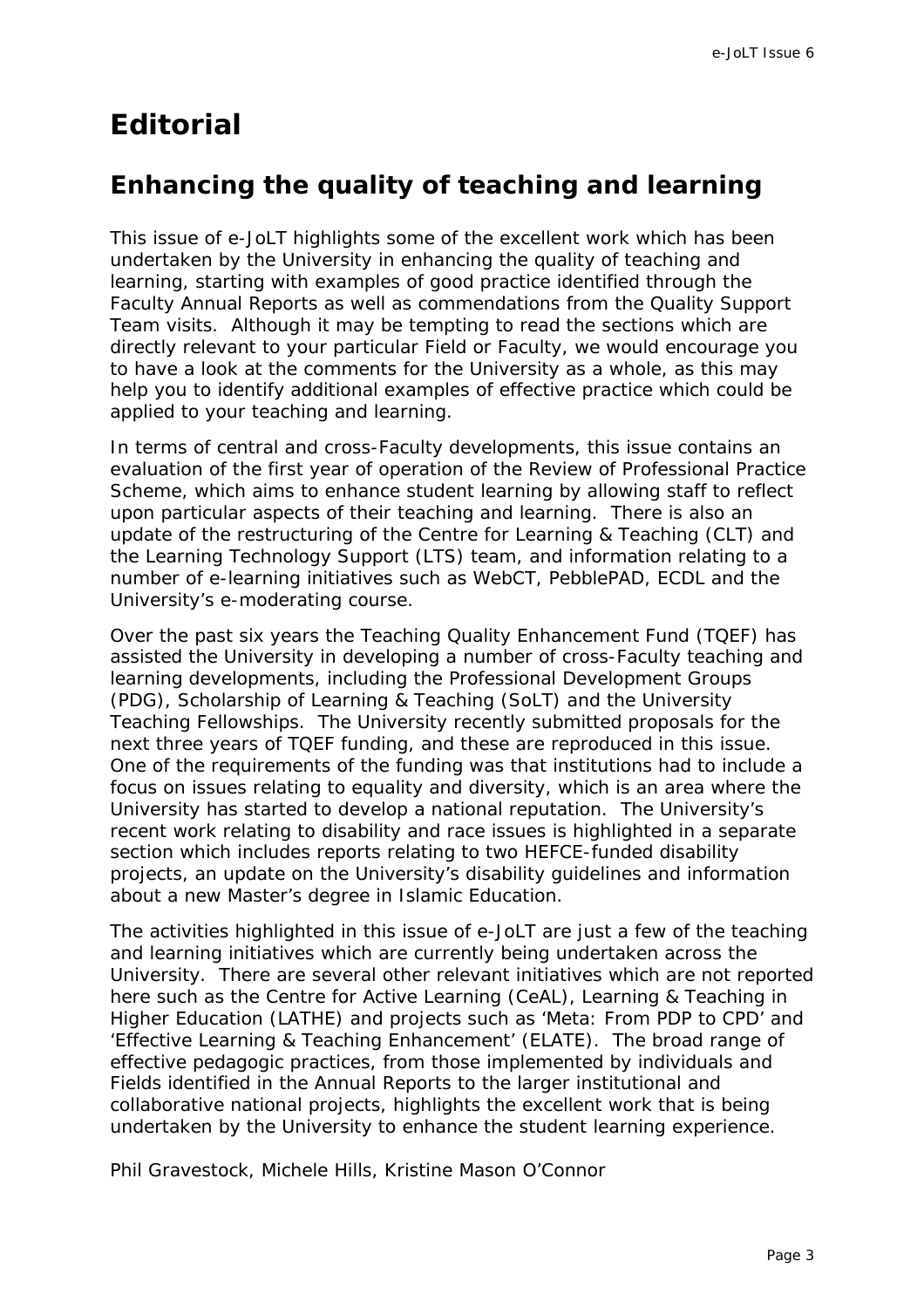# <span id="page-3-0"></span>**Developments: UoG**

# **Disseminating good practice**

# **1. Good practice identified through annual review**

The following examples of good practice within each of the Faculties were identified and reported in their respective Faculty Annual Reports for academic year 2004-05.

# **Business School**

The Field Review Panel and FASC sub-group identified particular aspects of good practice as follows.

### **Examples of good practice in relation to teaching, learning and assessment**

| Adventure Leisure/Leisure<br>Management/Sports Leisure<br>Management (UMS)<br>Leading Change by Action<br>Research (PMS)                                                   | Use of external speakers, including<br>those from students' own<br>organisations, to enhance the<br>programme |
|----------------------------------------------------------------------------------------------------------------------------------------------------------------------------|---------------------------------------------------------------------------------------------------------------|
| Adventure Leisure/Leisure<br>Management/Sports Leisure<br>Management (UMS)<br>Tourism<br>Management/International<br>Tourism Management/Sports<br>Tourism Management (UMS) | Industry relevance and innovative<br>nature of assessments as identified<br>by external examiner              |
| Adventure Leisure/Leisure<br>Management/Sports Leisure<br>Management (UMS)<br>Tourism<br>Management/International<br>Tourism Management/Sports<br>Tourism Management (UMS) | Saturday School to re-induct<br>students returning from placement                                             |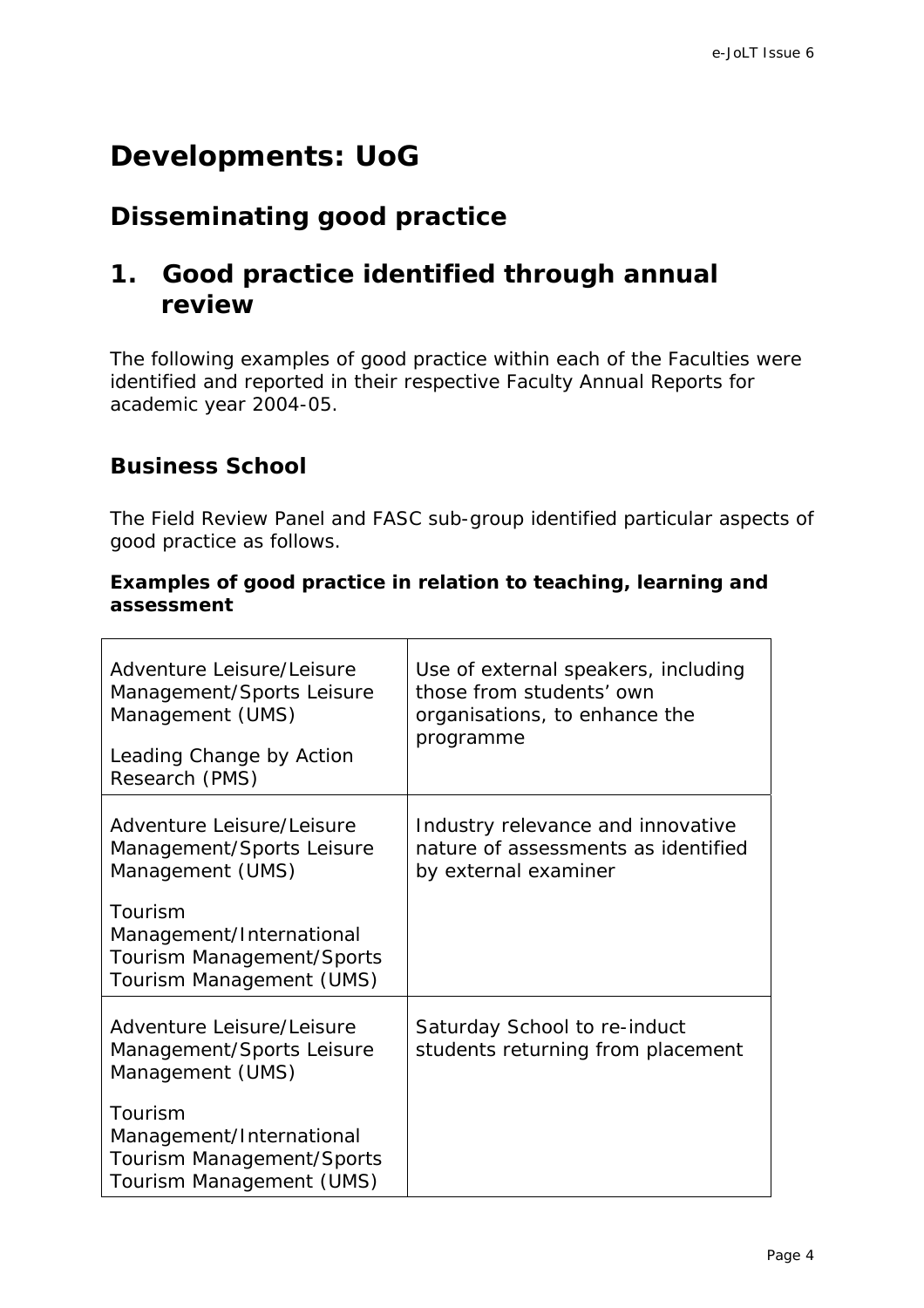| BT/e-business/e-marketing<br>(UMS)<br>Information<br>Systems/Information<br>Technology (UMS)  | Links between Knowledge Transfer<br>Partnerships and module teaching,<br>ensuring curriculum currency                              |  |
|-----------------------------------------------------------------------------------------------|------------------------------------------------------------------------------------------------------------------------------------|--|
| Chartered Institute of<br>Personnel & Development                                             | Use of action learning sets in<br>Learning & Development module                                                                    |  |
| Commercial Computing/e-<br><b>Business</b><br>Technology/Multimedia (PMS)                     | The extent of module information<br>available online and accessible<br>remotely, facilitating access and<br>widening participation |  |
| Computing/e-Commerce<br>Systems (UMS)                                                         | Experience of continual updating of<br>syllabus via Professional<br>Development Group meetings                                     |  |
| Events<br>Management/Hospitality<br>Management/International<br><b>Hospitality Management</b> | Thoroughness of combined field<br>boards                                                                                           |  |
| Modern Languages (UMS)                                                                        | Use of multimedia teaching and<br>learning materials                                                                               |  |
| Law (UMS)                                                                                     | Continual review of assessment<br>strategy in relation to poor<br>attendance                                                       |  |
| Multimedia (UMS)                                                                              | Formalised formative feedback,<br>noted by external examiner                                                                       |  |
| Multimedia (UMS)                                                                              | Commended for good practice by<br><b>BSL (British Sign Language</b><br>Institute)                                                  |  |
| Tourism<br>Management/International<br>Tourism Management/Sports<br>Tourism Management        | Formal mid semester module<br>evaluations                                                                                          |  |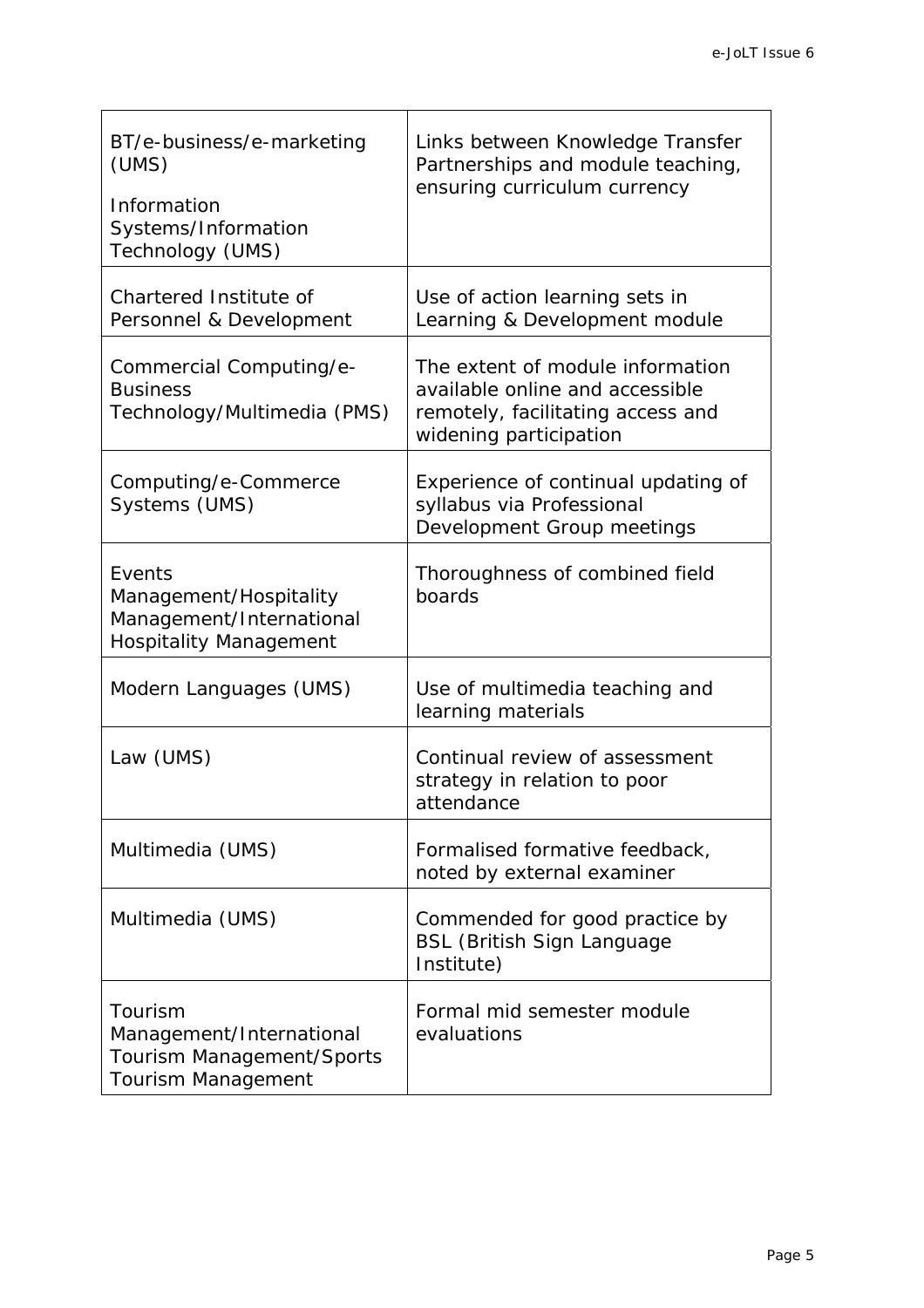# <span id="page-5-0"></span>**Faculty of Education, Humanities and Sciences, FCH**

The FASQC panels identified the following Field-specific examples of good practice within the Faculty.

# **Examples of good practice in relation to teaching, learning and assessment**

- The links with external organisations and practitioners to maintain the currency of the curriculum in Landscape and Garden Design Field cluster (UMS), Environmental courses cluster (PMS) and Landscape Architecture (PMS).
- The establishment of the 'Sociology on-line community' via WebCT as a one-stop shop in Sociology (UMS).
- The introduction of Postgraduate Professional Development Profiles (PDP) in Landscape Architecture (PMS).
- The transparent process for agreeing marks for the dissertation in American Studies (UMS).
- The proposed production of a student magazine in Creative Writing (UMS).
- Student involvement in mentoring projects in English Literature (UMS).
- The effective working of the History PDG, especially the standardisation of WebCT support material for taught modules in History incorporating Politics and Society (UMS).
- The introduction of electronic cover sheet for Distance Learners in OTC (UMS).
- The nature of the feedback to students to enable them to progress further with studies in the MEd.
- The impact study carried out to ascertain the longer-term effects of the PGCHE course on UoG's staff's teaching in the PGCHE and PGCHE with Practice Educator.
- The development of the SEAL guidelines to support the PDP process in PGCE 3 –7 West Mercia SCITT.
- The introduction of blended learning delivery mode, involving the use of WebCT, in MA Global Issues in Contemporary Mission, Redcliffe.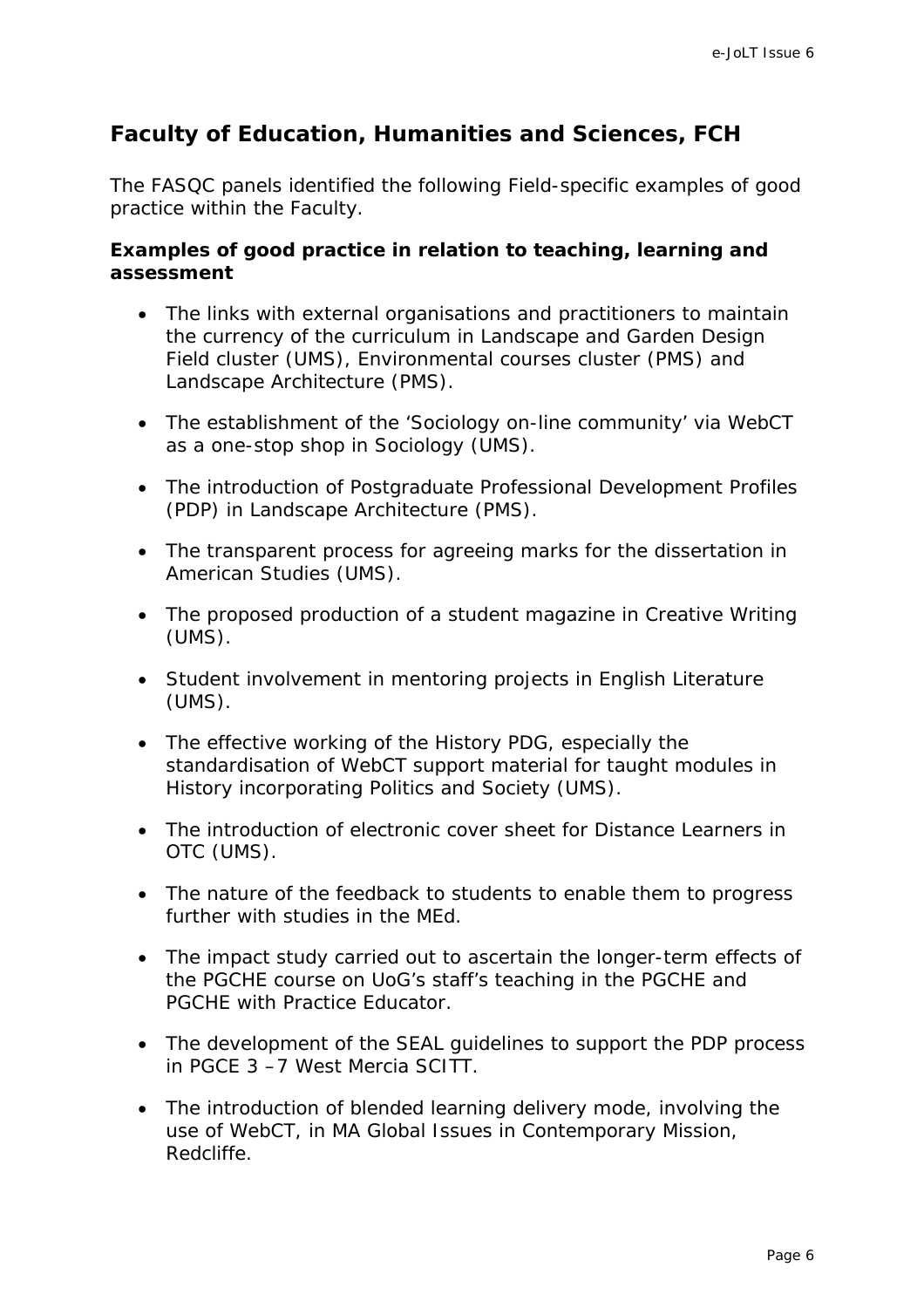# <span id="page-6-0"></span>**Faculty of Media, Art and Communications, Pittville**

### **Examples of good practice in relation to teaching, learning and assessment**

- Foundation Studies in Art and Design: accurate grading.
- History of Art and Visual Culture: forcefully addressed the concerns of students re. the elements of the course needing representation in the reconfigured Fine Art Cluster.
- Film Studies: Professional Development Plan highlighted.
- Broadcast Journalism: students' technical issues responded to in 'Open Fridays' sessions.
- Media Communications: meticulous and transparent marking process.
- DE Cluster: Professional Development Plan tied to professional practice modules.

# **Faculty of Sport, Health & Social Care, Oxstalls**

The FASQC recommended a number of areas as having examples of good practice, based upon the response by the report readers' panel discussions including the view of the external member. Whilst these have been categorised to identify examples in relation to teaching learning and assessment and others in relation to quality assurance and enhancement, in practice FASQC noted that effective good practice often spanned both.

# **Examples of good practice in relation to quality processes**

- The receptiveness of tutors to student needs (Foundation Degree, Health Community and Social Care).
- An ongoing evaluation process (Infection Control CP).
- Excellent, thorough evaluation process at the level of the session and the course, with feedback from managers (Return to Nursing).
- The identification of staff development needs for new staff and the implementation of a programme to address this (Sports Development).
- Tutor receptivity to changing needs of the students (Foundation degree HCSC).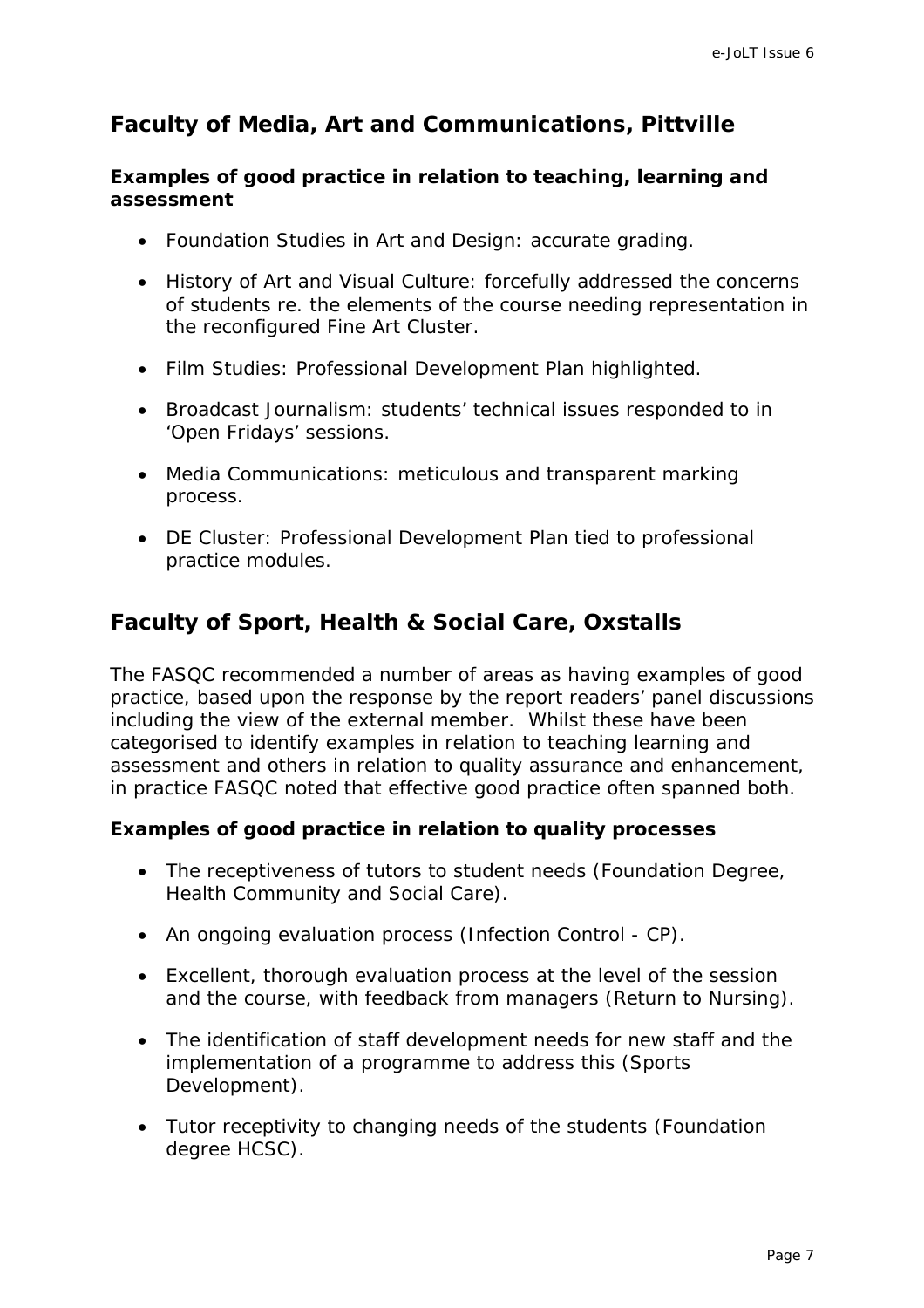- Excellent, thorough evaluation at the level of the session (Infection Control).
- The intention to evaluate the impact of a programme on practice outcomes (Infection Control CP).

### **Examples of good practice in relation to teaching, learning and assessment**

- Good year-on-year tracking of module assessment results (Sport and Exercise Sciences).
- Proactive responses identifying deficits in curriculum eg statistics, and using QA processes of an emergency field board to rectify the problem (Sport Science).
- The introduction of an active community-based project (Sports Development).
- The variety of assessment methods used (Sports Education).
- The blend of clinical and academic input to programmes valued by students (Applied Health Studies).
- Quality of information and feedback offered to students, commented on by the external examiner (Exercise and Health Sciences).
- A good evaluation with comprehensive field board minutes (Health and Social Care PMS).
- Role of external input in teaching and learning (Sports Development PMS).
- Tracking of action points for teaching and learning issues arising from module evaluations (Sport Science).
- Strong ethic of student discussion and collaboration, and willingness to work with students for assessment support and guidance (Diploma in IASMI).
- Excellent distance learning materials commented on by the external examiner (Playwork).
- The considered response to the External Examiner report, particularly over marking (Sport Education).
- The quality of student work, thorough and constructive feedback and high quality of administration as highlighted by the external examiner (Community Health Studies).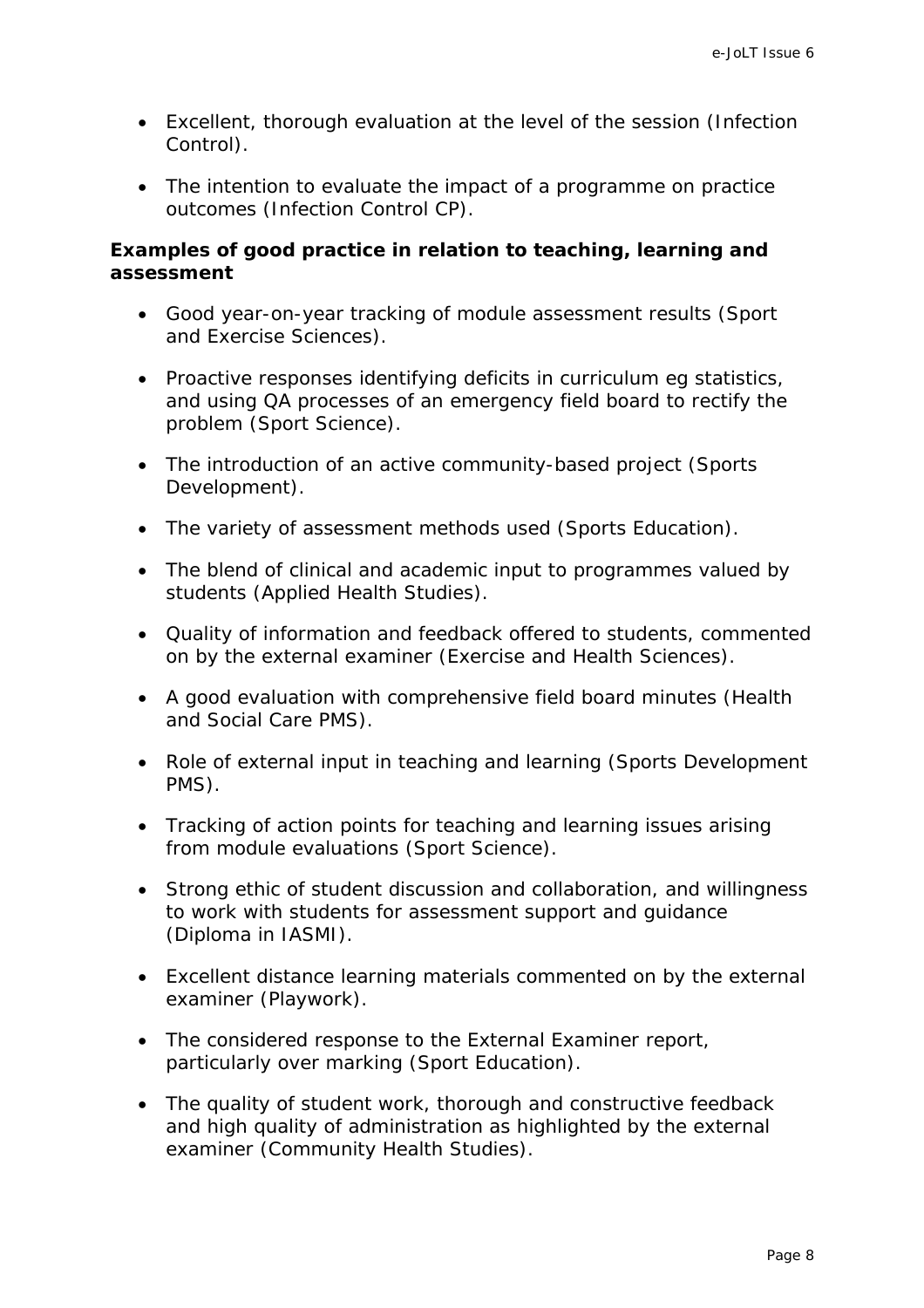- <span id="page-8-0"></span>• The thoroughness of addressing widening participation issues (Exercise and Health Sciences).
- Innovative processes used by teaching team for support and guidance to distance learning students (Playwork).

# **2. Quality Support Team commendations**

The following commendations were identified in each of the faculties by the Quality Support Team during Semester II, 2005-06.

# **Business School**

- 1. The thorough and comprehensive action plans which had been produced in response to the Discipline Audit Trail and the Quality Support Team visit (of December 2004).
- 2. The course guides provided for the QST, both the online and paper versions, which were clear and well presented.
- 3. The practice, in some areas, of using module cover sheets to provide the opportunity for students to reflect on the assessment processes, to identify areas for improvement and to indicate where feedback would be helpful.
- 4. The consideration given to non-attendance of students at lectures; the departments should be encouraged to keep this issue under review.
- 5. The sense of a Business School community, which had been expressed by both students and staff.

# **Art and Design, Faculty of Media, Art and Communications**

- 1. FASQC appeared to be working efficiently and now that FASQC was confined to fields/courses located at the Pittville campus, staff felt more involved and responsive to quality assurance issues. It was also noted that staff felt that quality assurance procedures were now more embedded as a result of the inclusion of Field Chairs on the Committee membership.
- 2. The production of a part-time staff guide was commended; however, some updating was required to bring the document into line with current University practices.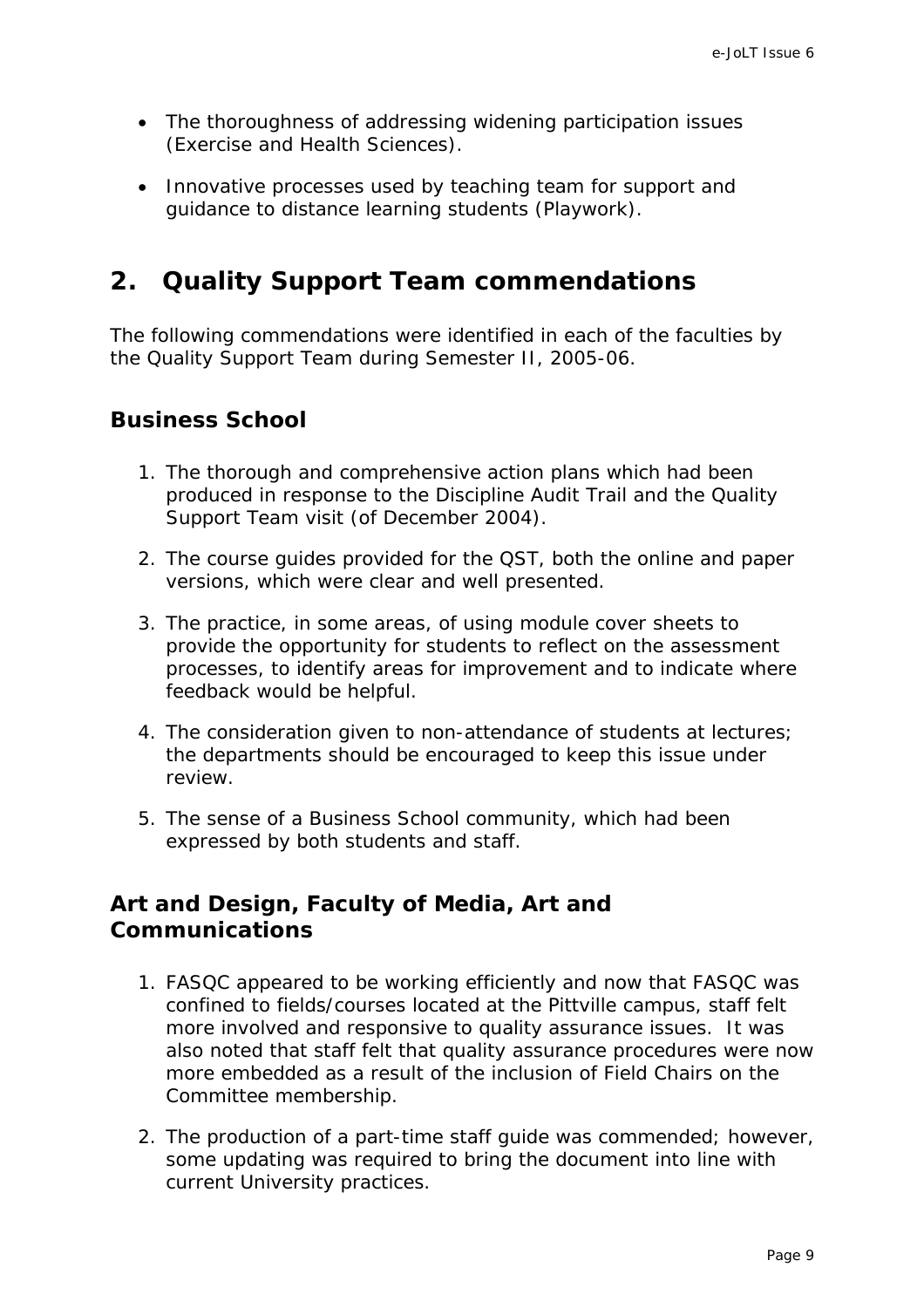- <span id="page-9-0"></span>3. Committee minutes in general were of a good standard and the systems and documentation provided for Standing Panels were particularly commended.
- 4. The staff and students meeting with the Quality Support Team were commended for their openness and willingness to engage in the discussions during the visit.

# **Natural and Social Sciences, Faculty of Education, Humanities and Sciences**

- 1. It was acknowledged that the Department had been functioning without a formal Head of Department until recently and despite the difficulties this has caused, the staff were to be congratulated that it did not appear to have impacted on the quality of the student experience.
- 2. The information provided for students, including Dissertation Guide, Tips for writing practical reports and Style Guide for written assignments were of good quality and students spoke highly of the availability of Sociology-on-Line.
- 3. The QST viewed the practice of providing an assessment calendar and of including the return date for the work on assignment sheets, as a model of good practice.
- 4. Campus arrangements for handing in assignments was well organised; however the QST particularly commended the additional arrangement on the campus for handing in assignments at the Learning Centre out of normal daytime hours, and agreed it was a practice which could be considered for adoption across the University.
- 5. The students commented extremely positively on the accessibility of staff and the support and guidance that was provided by staff in the Department.
- 6. The QST noted that the National Student Survey response from the Social Science students had been extremely positive, possibly reflecting the high level of support provided by staff.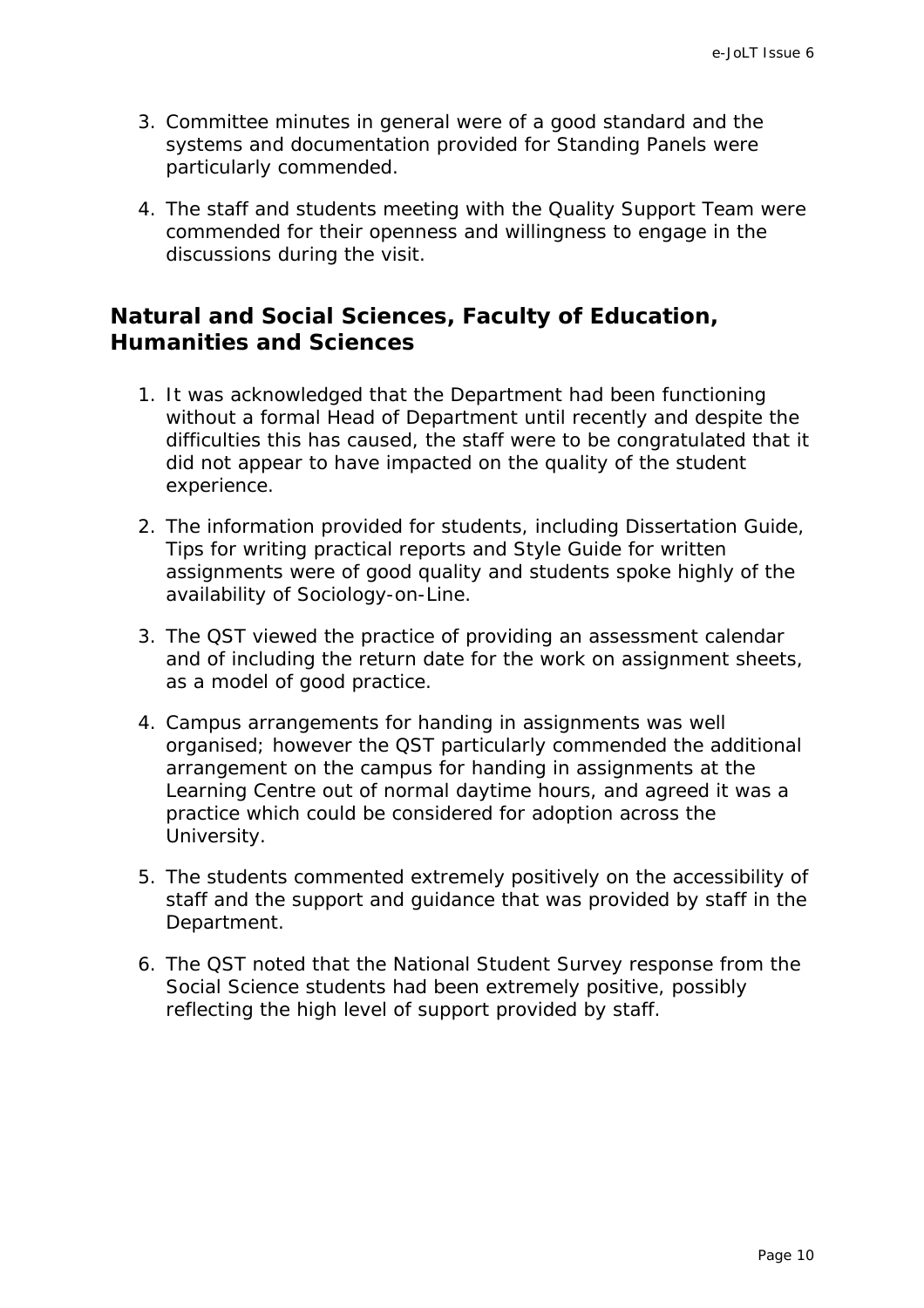# <span id="page-10-0"></span>**Sport & Exercise Sciences, Faculty of Sport, Health and Social Care**

- 1. The mid-semester evaluation which had been undertaken with Level I students and the resulting key findings and action plan appeared to have been a beneficial and constructive exercise.
- 2. The students were extremely positive about the facilities and standard of accommodation available on the campus and the move of Health and Social Care to the campus did not seem to have impacted on the quality of the student experience – no additional strain on resources had been noticed.
- 3. The Staff Guide seen by the panel was impressive and represented good practice which could with advantage be adopted across the University (this was also a commendation by the QST in November 2004).
- 4. Staff were complimentary about the apparently seamless transition of administration arrangements in integrating the Health and Social Care area into the Faculty.
- 5. The improvement in arrangements for the hand in and collection of assignments was welcomed by the students.

# **Review of Professional Practice: a formative evaluative report**

#### **Review of Professional Practice (RPP)** is designed to:

- enhance student learning;
- include a wide range of diverse activities not just 'face to face delivery';
- apply to both full- and part-time academic staff;
- be mainly developmental in focus whilst also providing evidence to support the institution's commitment to quality assurance;
- be separate from selection criteria for redundancy or promotion, regrading or incremental progression procedures;
- be appropriately resourced at institutional level via Faculties and the Centre for Learning and Teaching;
- be based on trust and confidence between peers;
- provide the opportunity to acknowledge and disseminate good practice.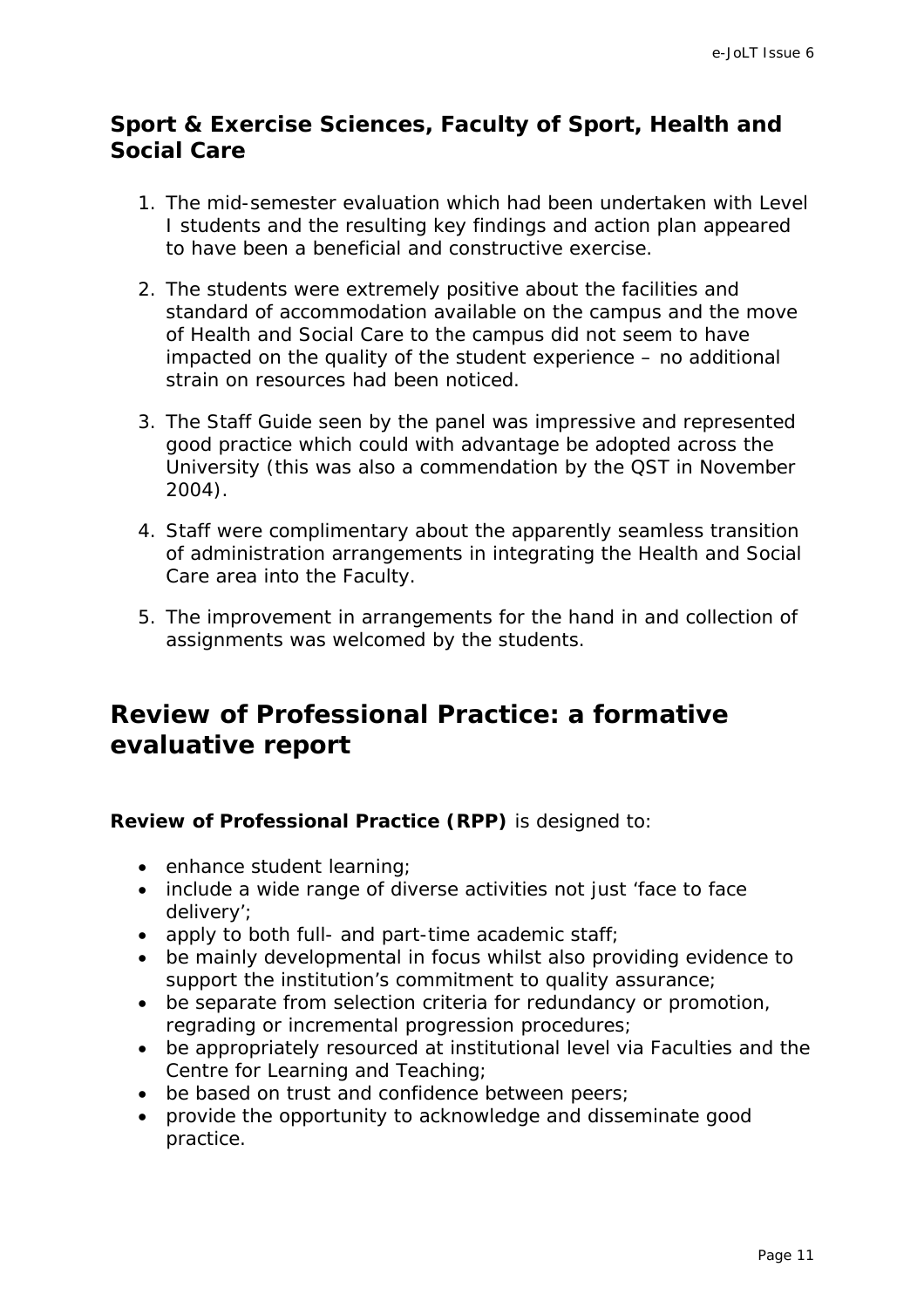Full details of RPP including the guidelines and templates are published on the CLT website: <[www.glos.ac.uk/adu/clt/>](http://www.glos.ac.uk/adu/clt/).

Review of Professional Practice (RPP) is a biennial process introduced this academic year to promote continuing professional development related to teaching and the support of student learning. It replaces the former 'observation of teaching' scheme. Faculties are responsible for managing the 'pairing' of peers and recording that the process had been undertaken.

Given that RPP is a biennial process with another year to run before the cycle is complete, it is planned to conduct a full evaluation around Easter 2007 when it is envisaged that the majority of staff will have undergone the process. The evaluation will be presented to Academic Board in time for any approved amendments to be implemented in 2007-08. The evaluation will include the perspectives of reviewers, reviewees and managers.

#### **Implementation to date**

PRR was introduced by letters to all staff and briefings to managers in the autumn term 2005. 77 staff from across each of the four Faculties completed the RPP Reviewer Development Programme. This programme, managed by the CLT, was led by an external consultant Dr David Gosling a leading international researcher and practitioner in pedagogic peer review in higher education. The programme was part-funded through the University Teaching Quality Enhancement Funding strand which promotes professional standards in teaching. In the academic year 2006-07 Dr Gosling will lead 'training the trainer' sessions so that each faculty has a sustainable means of developing new reviewers.

#### **Formative evaluation**

In June 2006 reviewers were invited to an evaluative meeting with Dr Gosling and the Dean of Teaching and Learning Development. The twelve who were able to attend came from each Faculty. At the meeting they provided written responses to questions and discussed a range of issues. Reviewers who were unable to attend were invited to submit comments in writing to the meeting.

The key evaluative points from the meeting are presented below:

#### **A. RPP Guidelines**

The RPP Guidelines were viewed as being very clear. Some felt that the timescale to implement them was rather tight:

'next year our Department will follow the guidelines more carefully with more time.'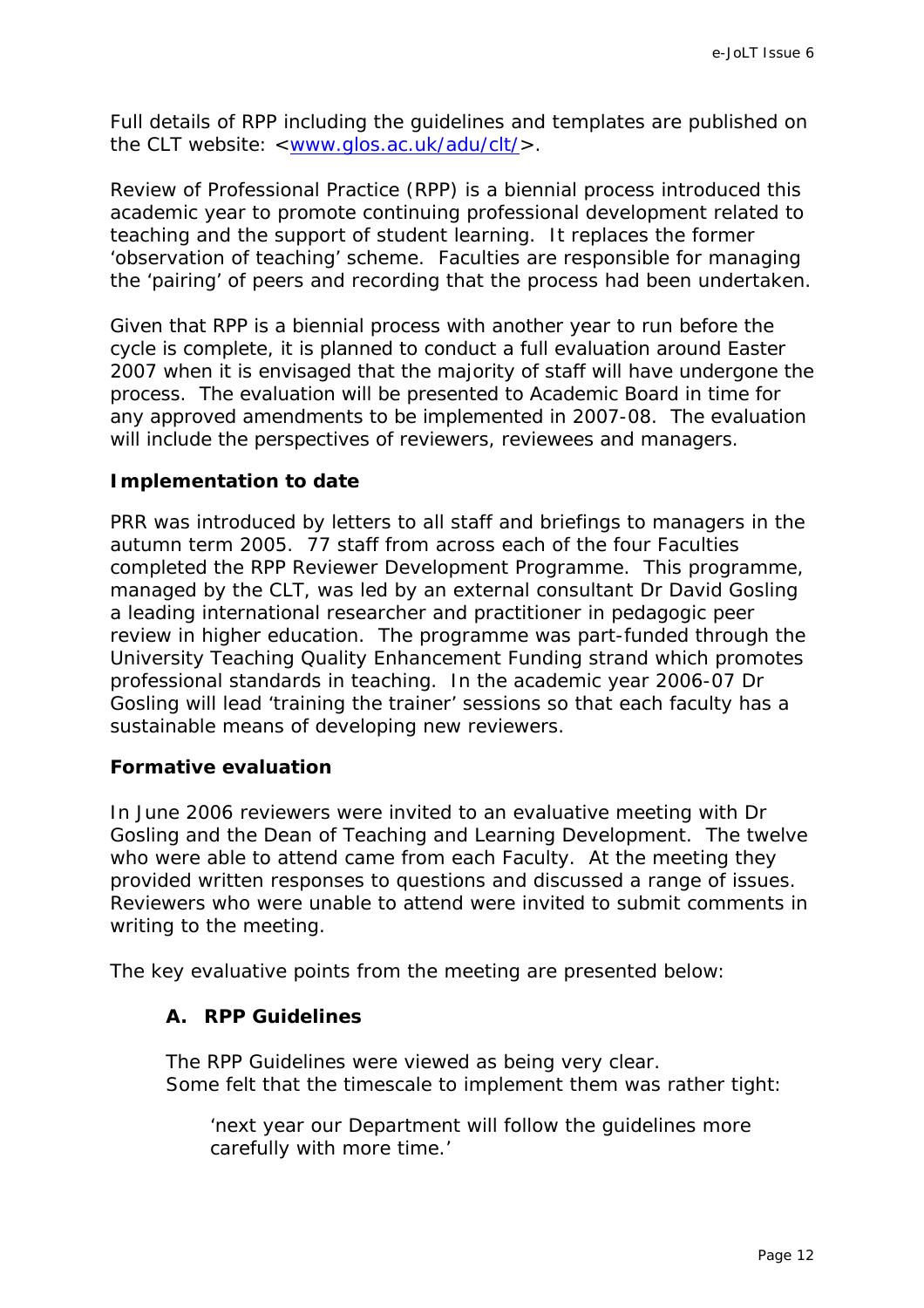'really the only difficulties were the timescale, completing before SDRs. This is unlikely to be a problem next year.'

Example of good practice:

The Department of Marketing and Strategy discussed the RPP guidelines as a group before they were implemented; this was considered to be very helpful rather than individuals reading them on their own.

### **B. Advantages or disadvantages of RPP compared with Observation of Teaching**

Whilst all the written responses and the discussion favoured RPP, some disadvantages and challenges were identified.

#### Advantages

'It allows the reviewer to be supportive, encouraging and developmental and for the reviewee to take responsibility for choices.'

'Much more focused on individual requirements.'

'I much prefer the new scheme. It is much less likely to become "something to be done" with little outcome. It is challenging but does not require too much time or paperwork.'

'The main advantages were the greater depth that the process encourages and the flexibility to review whatever will be most useful.'

'Positives: meeting with a colleague; listening, learning, trust, respect, professional dialogue, focused, feasible, outcomes, action.'

'Non-threatening. A chance to put students' learning environment first.'

'More informal, genuine dialogue; shared learning focus on teaching problem was useful.'

'Advantages include selection of very different aspects of the tutor's professional interests. Excellent, collaborative/stimulating discussion.'

Disadvantages/challenges

'The perceived "elevation" of the reviewer.'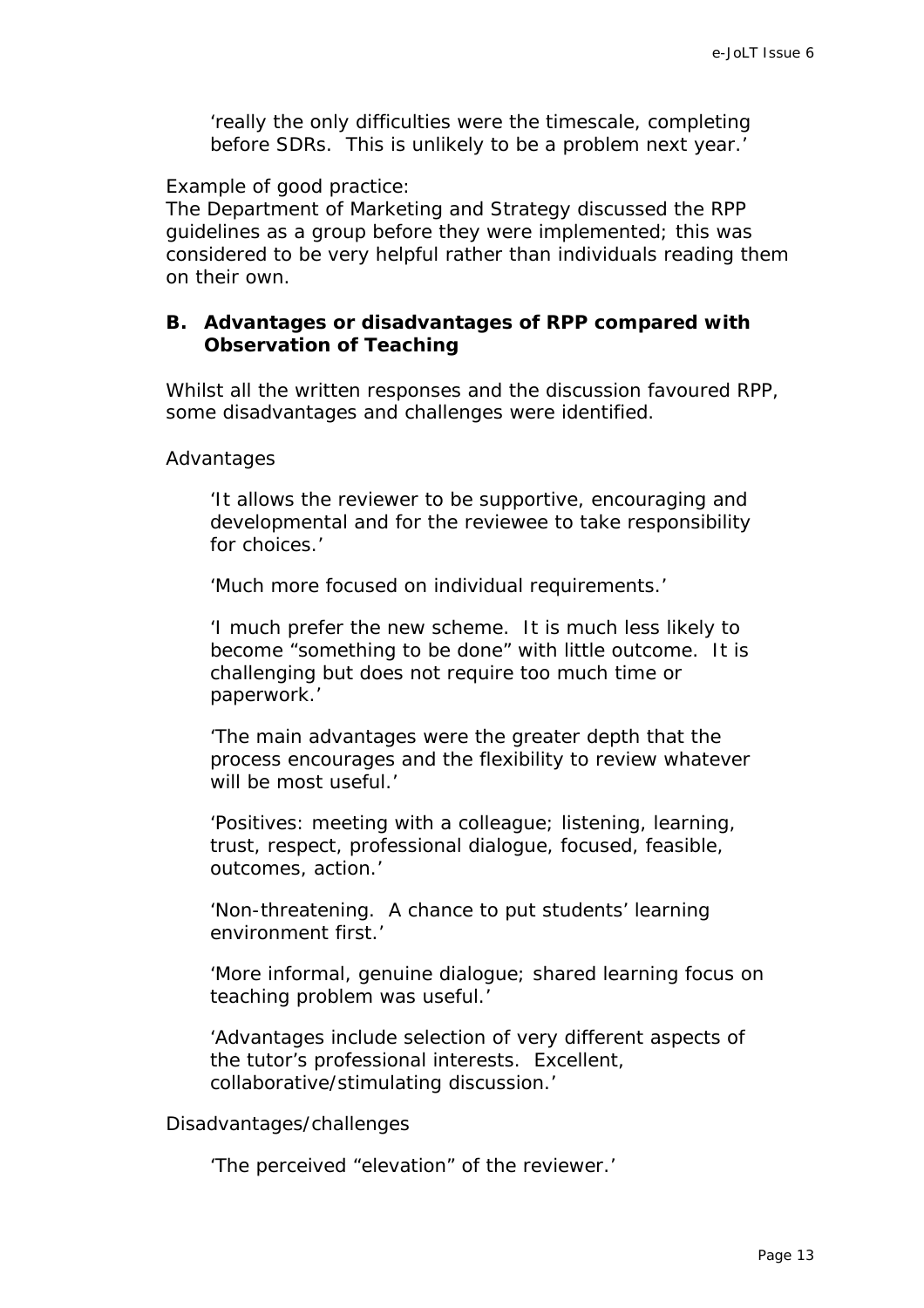'Information passed to line manager seemed scant (template B).'

'It was initially quite difficult to get folk to specify a focus for the session.'

'The main disadvantage is that it is taking more time.'

'No disadvantages apart from setting aside sufficient time to do it properly.'

'Three meetings are difficult to manage; ended up one meeting and extensive email correspondence.'

'I was allocated. Perhaps colleagues should be allowed to approach a reviewer?'

'Assisting to find solutions requires skills/knowledge, easy to ignore the need to do it.'

'I'm concerned that reviewers are seen as 'experts' so therefore it's necessary to manage the expectations of reviewees.'

'There is inevitably a sense that the reviewer should somehow be able to offer advice and/or solutions and that this has not been fully thought through.'

'Reviews need to be conducted cross-faculty or at least cross-departments to avoid the disadvantages of the previous system if reviews are conducted by close colleagues.'

#### **C. How could RPP be better supported?**

The principal areas of support related to managing the process effectively within Faculties, establishing a link with PDGs, ensuring that the process feeds into SDRs and providing opportunities for reviewers to meet and to access pedagogic resources.

Management

'Whose responsibility is it to explain RPP to the Faculty?'

'We need a champion in each department.'

'A mechanism to ensure participation and involvement in the Faculty will need to be put in place.'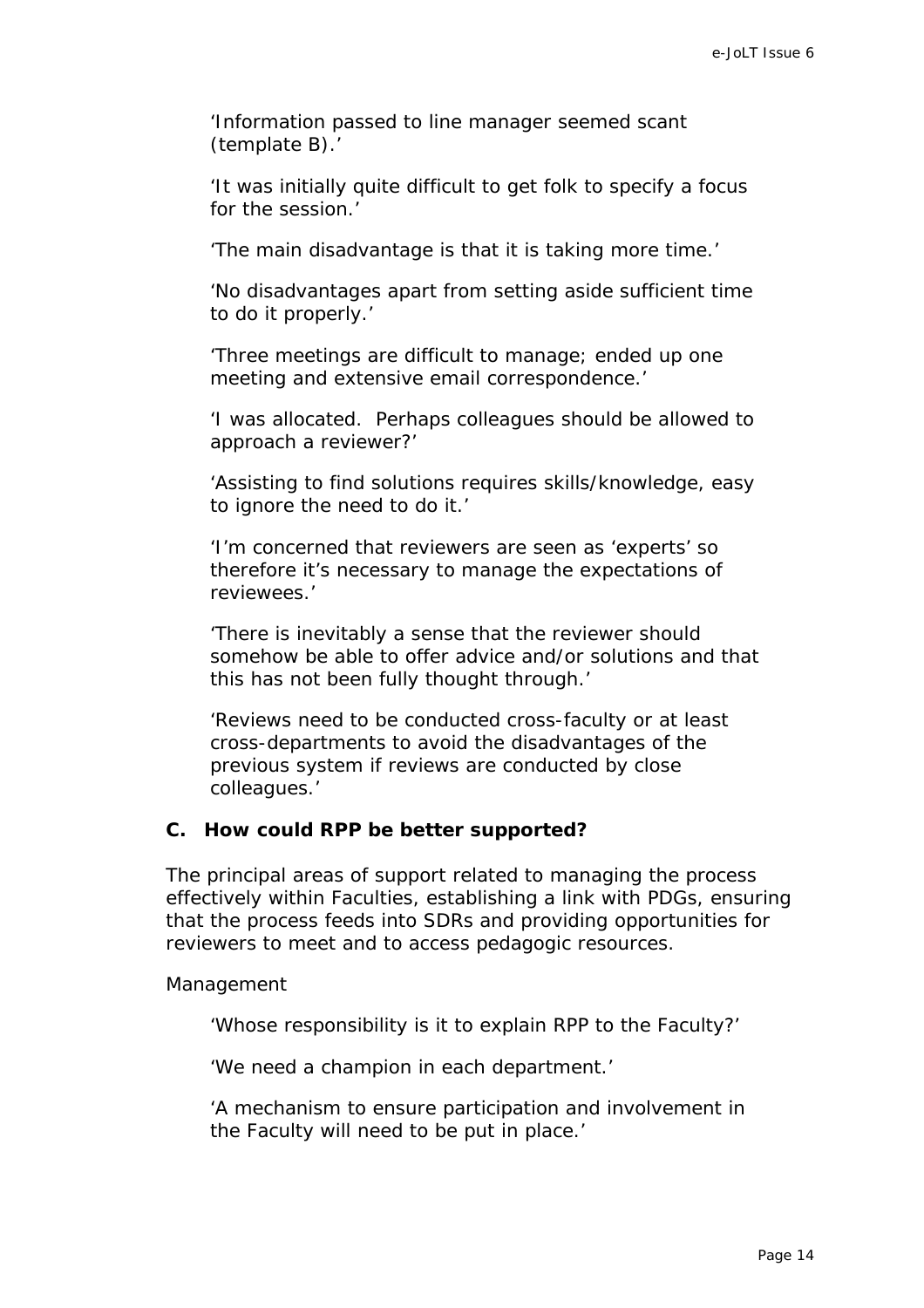'Hopefully 06/07 reviewers who have already been trained will be allocated reviewees earlier in the year. This is not possible this year.'

'We need to know how many hours we've been allocated on the balance of duties so we know how to manage our time.'

'The parties to the review need relatively clear deadlines, otherwise activity can be delayed.'

Integration

'It could be improved by integrating it more with the PDG process, so encouraging experienced staff to take ownership of RPP.'

'Ensure a clear focus on RPP during the SDR.'

#### Support for Reviewers

'It would be good to have an opportunity to meet with larger groups of reviewers to compare notes and ideas for next time.'

'RPP reviewers could be "overseen", developed, enabled perhaps centrally or at Faculty level.'

'Need refresher sessions for reviewers.'

'it would be good to know who we can contact to ensure that we further develop ourselves as reviewers.'

'RPP reviewers need access to the latest research that informs teaching. How does RPP join up with the Institute of Pedagogic Research?'

'More resources need to be available. Online resources and links would be helpful.'

#### **D. Other comments**

'Could students be involved in any way ie request that reviewee gets student feedback?'

'Give the process enough time to get established.'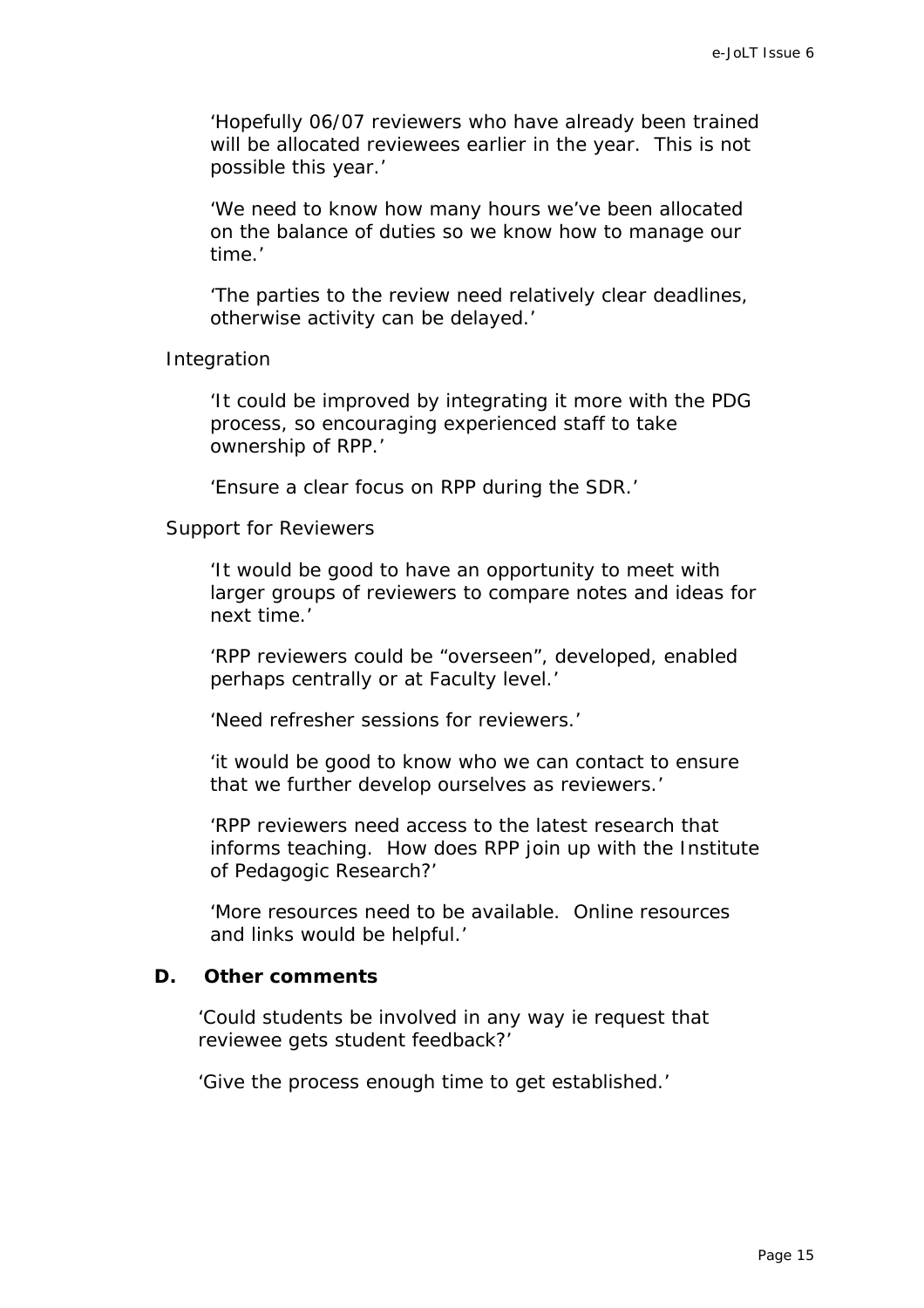# <span id="page-15-0"></span>**5. Conclusion**

A report based on this paper was submitted to Academic Board in July 2006 and the Board approved the recommendation that the Dean of Teaching and Learning Development meets with appropriate Faculty senior managers to consider this formative evaluation and formulate an action plan for the first meeting of TLAC on 17 November 2006.

# *Kristine Mason O'Connor, Academic Development Unit*

# **Academic Induction Programme for Newly Appointed Staff**

The first event of the Academic Induction Programme for Newly Appointed Staff will take place on Friday 15 September 2006, Room TC006A FCH Campus, 10.15am – 2.15pm.

The programme is an important element of the induction process for new colleagues. Additional events throughout the year will focus on different academic areas within the University, and will discuss academic issues specific to each Faculty.

As well as discussing issues relating to the University's academic processes, staff will have the opportunity to meet with other newly appointed colleagues.

Newly appointed staff are requested to confirm participation by emailing Carol Sherlock, CLT Administrator: csherlock@glos.ac.uk by **Wednesday 6 September 2006**, indicating any special requirements.

# **Launch of the Pedagogic Research & Scholarship Institute**

On 21 June 2006, the University launched the Pedagogic Research and Scholarship Institute. The event was opened by Dame Janet Trotter and commenced with short presentations from the Dean of Teaching and Learning Development, Dr Kristine Mason O'Connor, and the Dean of Research, Professor Peter Childs, who outlined the background to and purposes of the new Institute. Professor Mick Healey's presentation on linking teaching and research provided a context for the Institute.

The University was delighted to welcome the three external contributors of international eminence who gave presentations to the large audience of staff from across the institution. They were Mike Adams of the Disability Rights Commission and Honorary Fellow of the University; Professor Sally Tomlinson who has researched and published on education policy and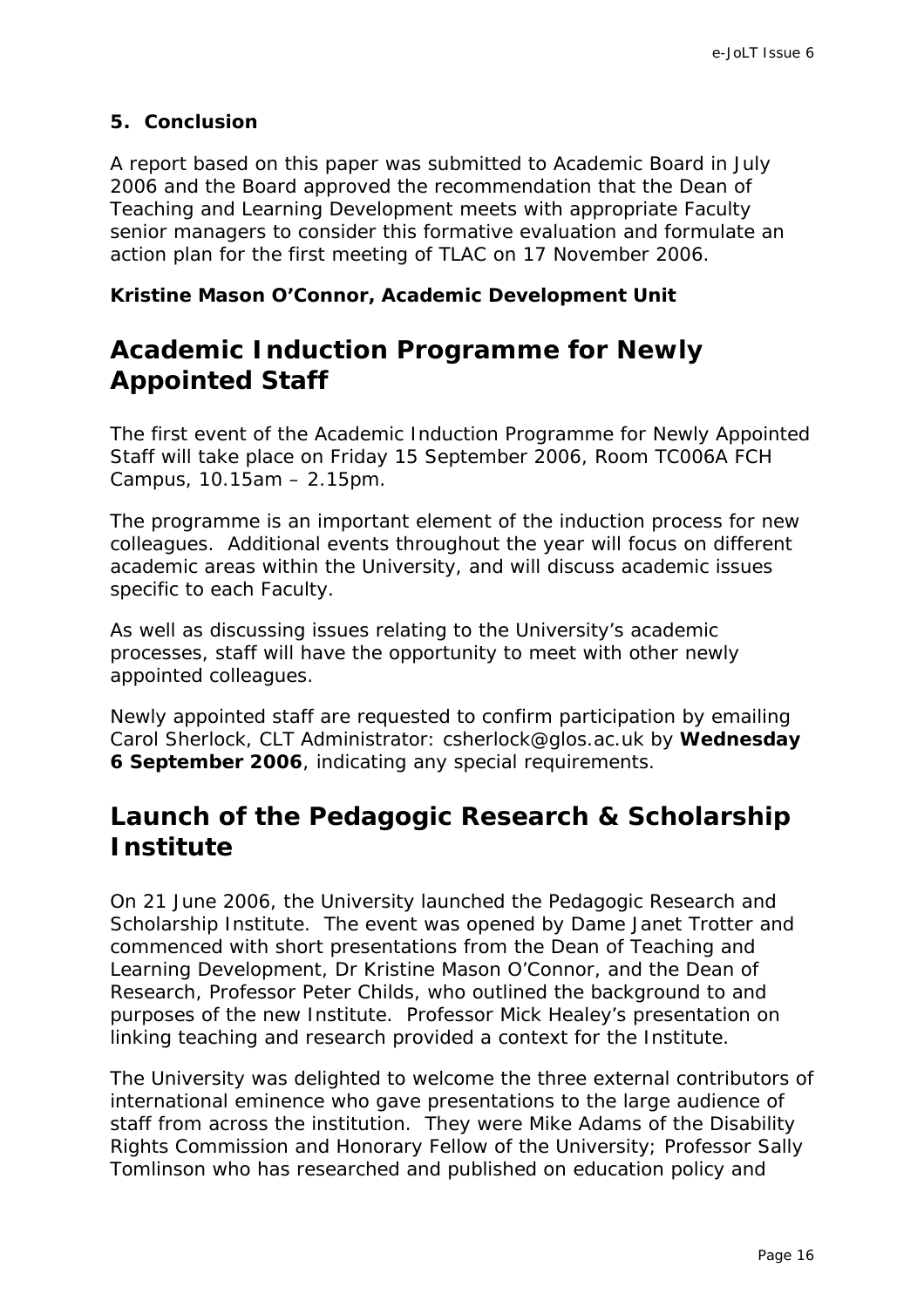<span id="page-16-0"></span>practice and on race, ethnicity and equality issues and who is a Member of the University Council; and Professor Lewis Elton, Honorary Doctor of the University and world-renowned for his work on educational development and higher education.

The presentations were followed by round table discussions and a short plenary. Issues raised by the presentations and discussions will inform the development of the Institute's agenda. Details of the Institute will be available on the University website in due course.

# **National Teaching Fellowship Scheme (NTFS)**

Congratulations to Carolyn Roberts on being awarded a National Teaching Fellowship. This highly prestigious and competitive award recognises Carolyn's achievements in the leadership of and support for higher education teaching and learning within the institution and internationally. Carolyn will receive her award from the Minister of Higher Education at a gala evening in London in September. The next issue of e-JoLT will include a report on this event.

Carolyn's award brings the University's number of National Teaching Fellows to six: Peter Childs, Phil Gravestock, Mick Healey, Martin Jenkins and Kenny Lynch.

Details of the National Teaching Fellowship Scheme are published on the HE Academy website at [<www.heacademy.ac.uk/NTFS.htm>](http://www.heacademy.ac.uk/NTFS.htm).

#### *Kristine Mason O'Connor, Academic Development Unit*

# **Centre for Learning & Teaching (CLT) and Learning Technology Support (LTS) news**

# **CLT/LTS restructuring**

Over the past year, the Centre for Learning & Teaching has undergone an internal restructuring, following Framework for the Future and the joining with the Learning Technology Support team. A chart showing the revised structure of the CLT and LTS can be found at <u><www.glos.ac.uk/adu/clt/</u>>.

There have been a number of staff changes during the 2005-06 academic year, particularly in the Learning Technology Support team. As a result of these changes, the main contacts for the specific software systems are as follows: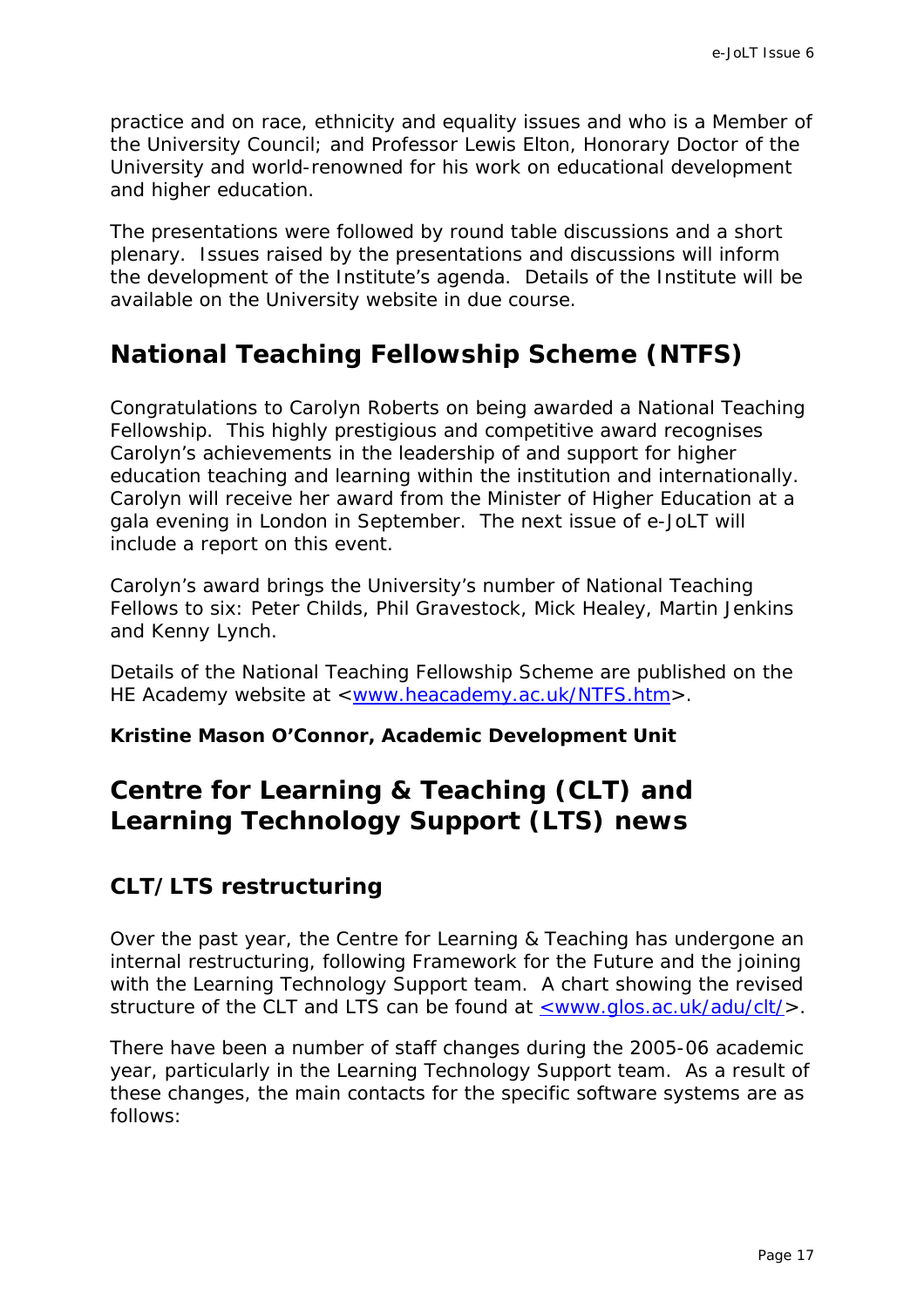<span id="page-17-0"></span>

| PebblePad                      | Pete Ellis (pellis@glos.ac.uk)      |  |
|--------------------------------|-------------------------------------|--|
| <b>QuestionMark Perception</b> | Russ Brookes (rbrookes@qlos.ac.uk)  |  |
| Turnitin                       | Pete Ellis (pellis@glos.ac.uk)      |  |
| WebCT                          | John Hill (jhill@glos.ac.uk)        |  |
| <b>WebCT Administration</b>    | Aimée Connett (aconnett@glos.ac.uk) |  |

# **WebCT sites for 2006-07**

Learning Technology Support will archive all 2005-06 WebCT sites on 31 August 2006. Therefore, if you intend to use WebCT in 2006-07 it will be necessary to submit a WebCT Request Form, available at [<www.glos.ac.uk/adu/lts/systems/webct/index.cfm](http://www.glos.ac.uk/adu/lts/systems/webct/index.cfm)>, to Aimée Connett [\(aconnett@glos.ac.uk](mailto:aconnett@glos.ac.uk)). A new WebCT site can be created which is based on any current site that you use, thereby saving time and effort in setting up courses for the next academic year.

# **European Computer Driving Licence audit**



### **The University of Gloucestershire has been awarded a third successive grade 'A' rating for its delivery of the European Computer Driving Licence (ECDL) qualification from the British Computer Society (BCS).**

Each year, for three years, an external verifier from the BCS has visited the ECDL Test Centre, now based in the Centre for Learning and Teaching at FCH, and has once again awarded us the highest possible rating as a result of their audit.

The European Computer Driving Licence® (ECDL) is the internationally recognised qualification which enables people to demonstrate their competence in computer skills. The record-breaking ECDL is the fastest growing IT user qualification in over 125 countries.

ECDL is designed specifically for those who wish to gain a benchmark qualification in computing to enable them to develop their IT skills and enhance their career prospects. **No prior knowledge** of IT or computer skills is needed to study ECDL.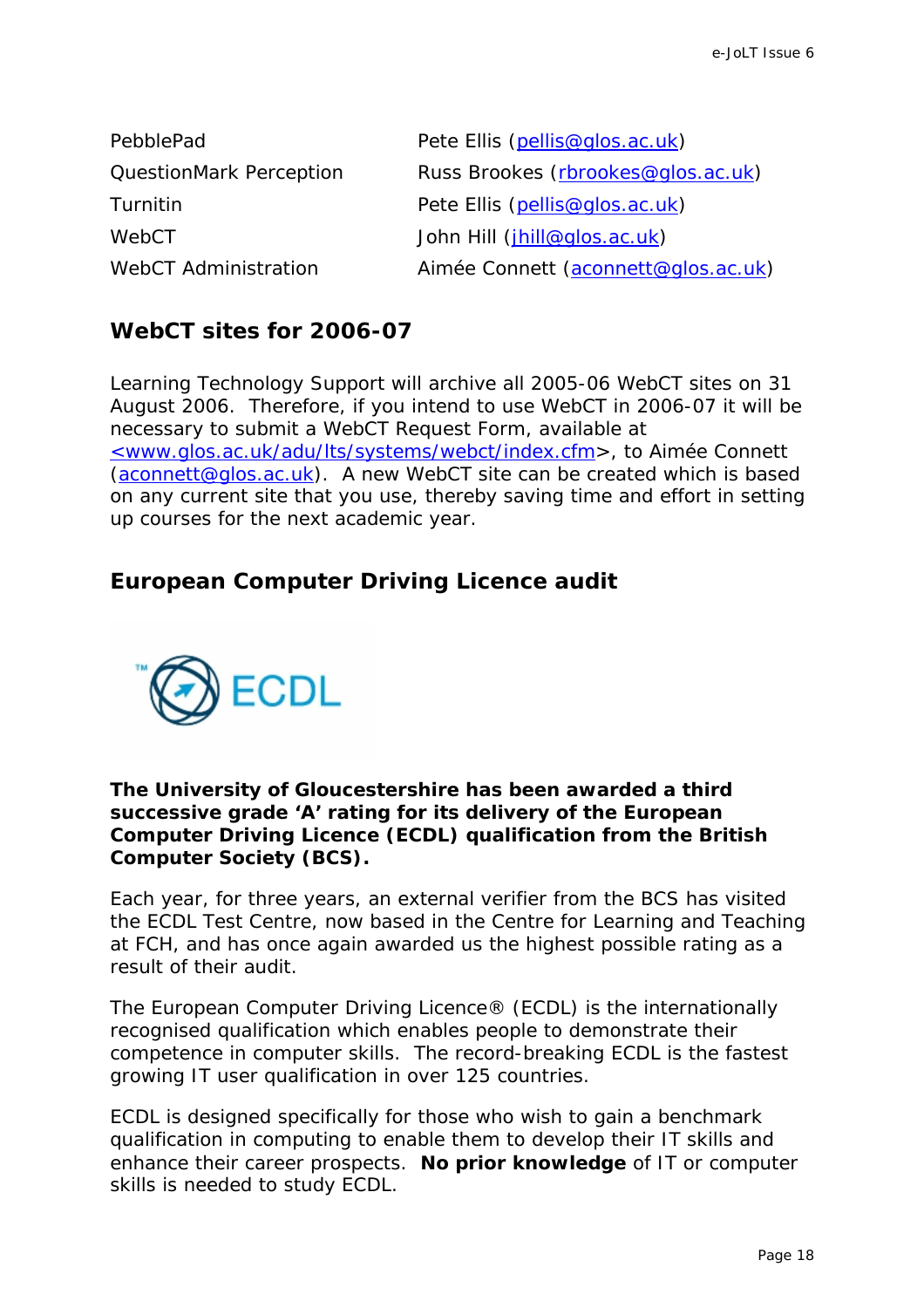<span id="page-18-0"></span>ECDL:

- raises your level of competency in IT and computing skills;
- improves your productivity at home and work;
- requires no prior knowledge of IT or computer skills;
- provides you with a worldwide recognised qualification.

If you would like to learn more about training and testing for ECDL at the University of Gloucestershire, please contact Dave Harden, Test Centre Manager, at [dharden@glos.ac.uk](mailto:dharden@glos.ac.uk), or you can view our own ECDL webpage: [<www.glos.ac.uk/adu/lts/support/ecdl.cfm](http://www.glos.ac.uk/adu/lts/support/ecdl.cfm)> or visit the ECDL website: [<www.ecdl.co.uk](https://webmail.glos.ac.uk/exchweb/bin/redir.asp?URL=http://www.ecdl.co.uk)>.

### *Dave Harden, Learning Technology Co-ordinator, Centre for Learning & Teaching*

# **E-moderating staff development course**

Many congratulations to the following members of staff who completed the three-week online e-moderating staff development course in 2005-06:

| Tim Adams              | Janet Harvey           | <b>Steve Munson</b> |
|------------------------|------------------------|---------------------|
| Bernd Behr             | Laura Jefferies        | Martha Quinn        |
| Nicola Daine           | Andrew Kear            | <b>Chris Short</b>  |
| Janet Dwyer            | Jayne Lewis            | Arran Stibbe        |
| Robert Ferguson        | <b>Rachel Matthews</b> | David Turner        |
| <b>Russell Goodwin</b> | Anne Miller            | Mark Unsworth       |

Margaret Harrison

Following feedback from participants, the e-moderating course is being redesigned to incorporate links and activities relating to different forms of online learning. The first presentation of the new three week emoderating course will take place in semester I 2006-07. If you would like to participate in the course, or would like additional information, please contact Phil Gravestock ([pgravestock@glos.ac.uk](mailto:pgravestock@glos.ac.uk)).

# *Phil Gravestock, Centre for Learning & Teaching*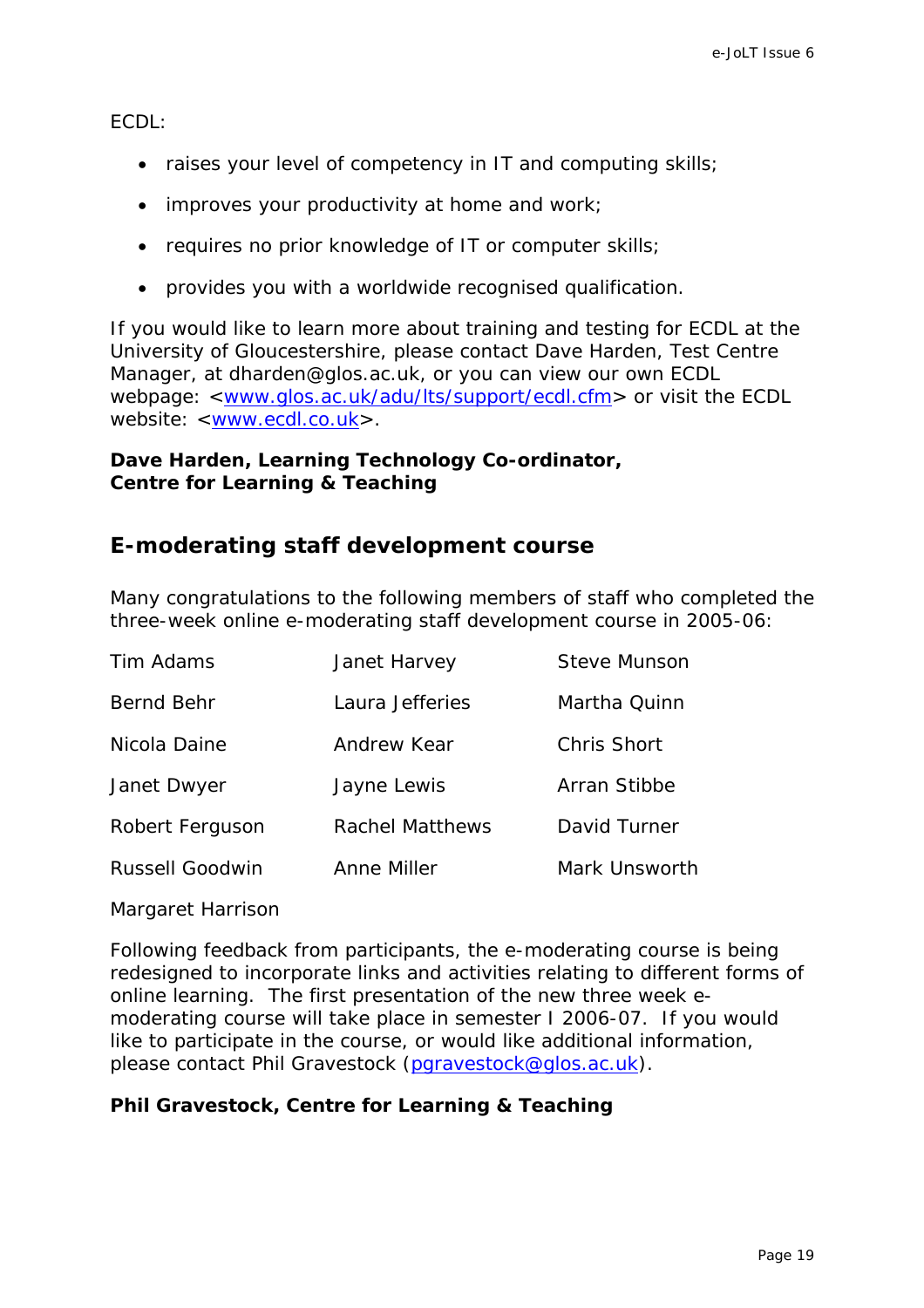# <span id="page-19-0"></span>**PebblePAD**

The University has been piloting the PebblePAD e-portfolio system over the past academic year, and this is to be continued into 2006-07. All staff and students have access to the system, which is available at <[pebblepad.glos.ac.uk>](http://pebblepad.glos.ac.uk/). A set of user guides are available at <[www.glos.ac.uk/adu/lts/pebblepad.cfm](http://www.glos.ac.uk/adu/lts/pebblepad.cfm)>.

During 2005-06 the e-portfolio has been used with Level I students (XX160), Level III dissertation students, PGCHE participants and staff. For further information about the use of PebblePAD, please contact Phil Gravestock [\(pgravestock@glos.ac.uk](mailto:pgravestock@glos.ac.uk)).

# *Phil Gravestock, Centre for Learning & Teaching*

# **Proposals for the Teaching Quality Enhancement Fund (TQEF) 2006-07 – 2008-09**

In March 2006, the Higher Education Funding Council for England (HEFCE) announced that it was to continue the Teaching Quality Enhancement Fund (TQEF) activities for a further three years (although funding for 2008-09 is subject to the outcomes of the Government's forthcoming spending review). The proposals relating to the strand for 'Institutional Learning and Teaching Strategies and Supporting Professional Standards' which have been agreed by the University's Teaching, Learning & Assessment Committee (TLAC) and approved by Academic Board are summarised as follows:

- 1. Supporting Faculty Teaching, Learning and Assessment Initiatives
	- o Supporting development and implementation of Faculty Teaching, Learning & Assessment Strategies;
	- o Supporting Faculty Symposia.
- 2. University Teaching Fellowships (UTF)
	- o Expansion of the UTF Scheme to award one UTF from each faculty per annum.
- 3. Equality and Diversity
	- o Promotion of race equality;
	- o Promotion of gender equality;
	- o Promotion of disability equality.
- 4. Education for Sustainability
- 5. Flexible and Distributed Learning (FDL) Projects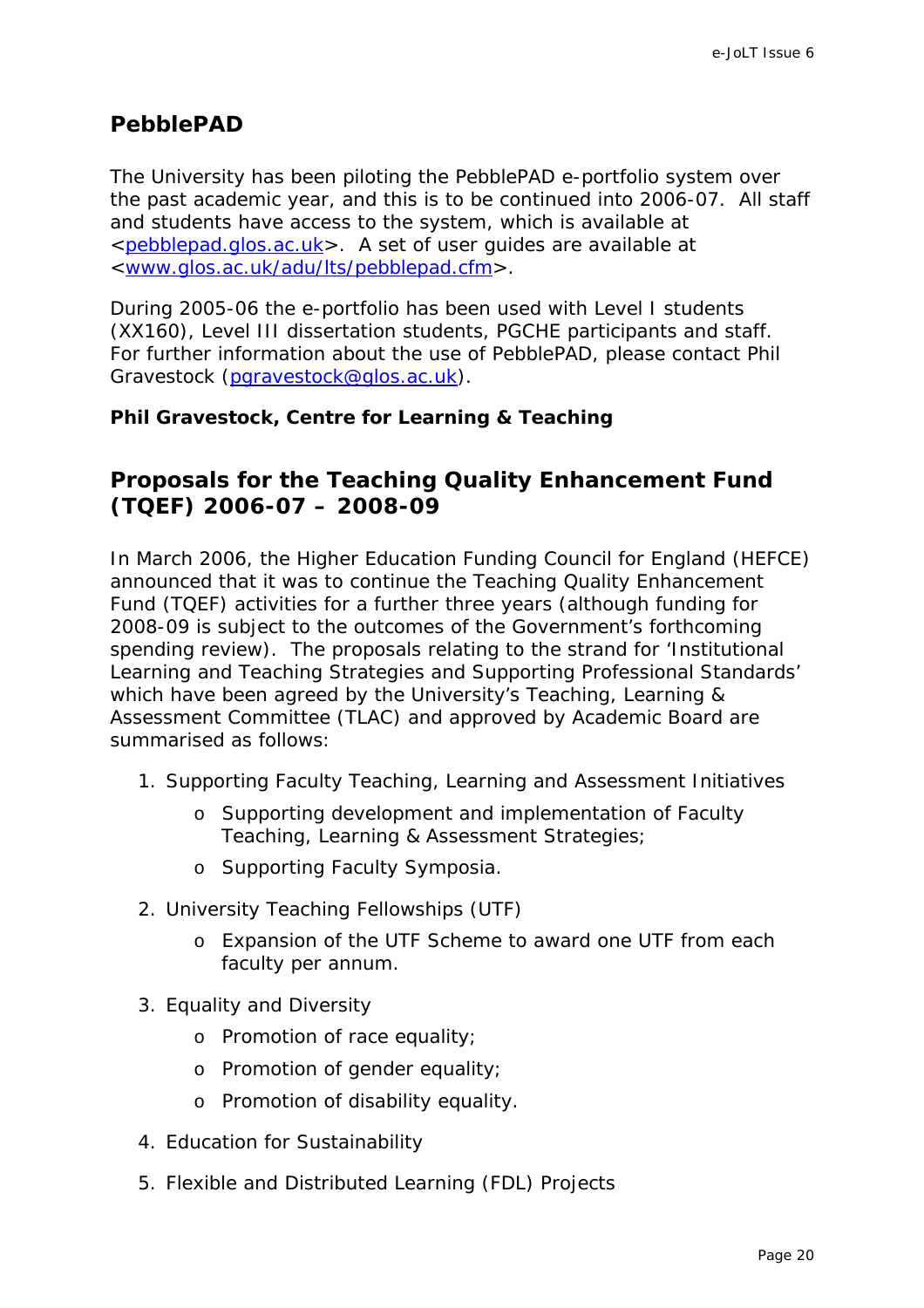- 6. Dissemination of Good Practice
	- o University Conference;
	- o Publication of e-JoLT.
- 7. Review of Professional Practice (RPP) Scheme
	- o Training, development and support for the University's RPP Scheme.
- 8. Professional Development Group (PDG) Scheme
	- o Academic and support staff engagement with the Higher Education Academy through the PDG Scheme.
- 9. Addressing the National Standards:

Standard 1

- o Develop a flexible module to address Standard 1 which is aimed specifically at support staff involved with learning and teaching and student advice;
- o Support research students to participate in the module PHE411: Introduction to Academic Practice in Higher Education.

Standard 2

- o Supporting staff to undertake the University's Postgraduate Certificate in Higher Education (PGCHE);
- o Establish a network for PGCHE graduates;
- o Provide workshops for experienced staff to address Standard 2, and to apply for Registered Practitioner status with the Higher Education Academy.

Standard 3

- o Develop processes to address Standard 3;
- o Recording Staff Continuing Professional Development through the use of e-Portfolios.
- 10. Training and staff development
	- o Annual institutional subscription to the Higher Education Academy.

The proposals were submitted in June 2006, and it is anticipated that HEFCE will make an announcement regarding the success of the proposals in August 2006.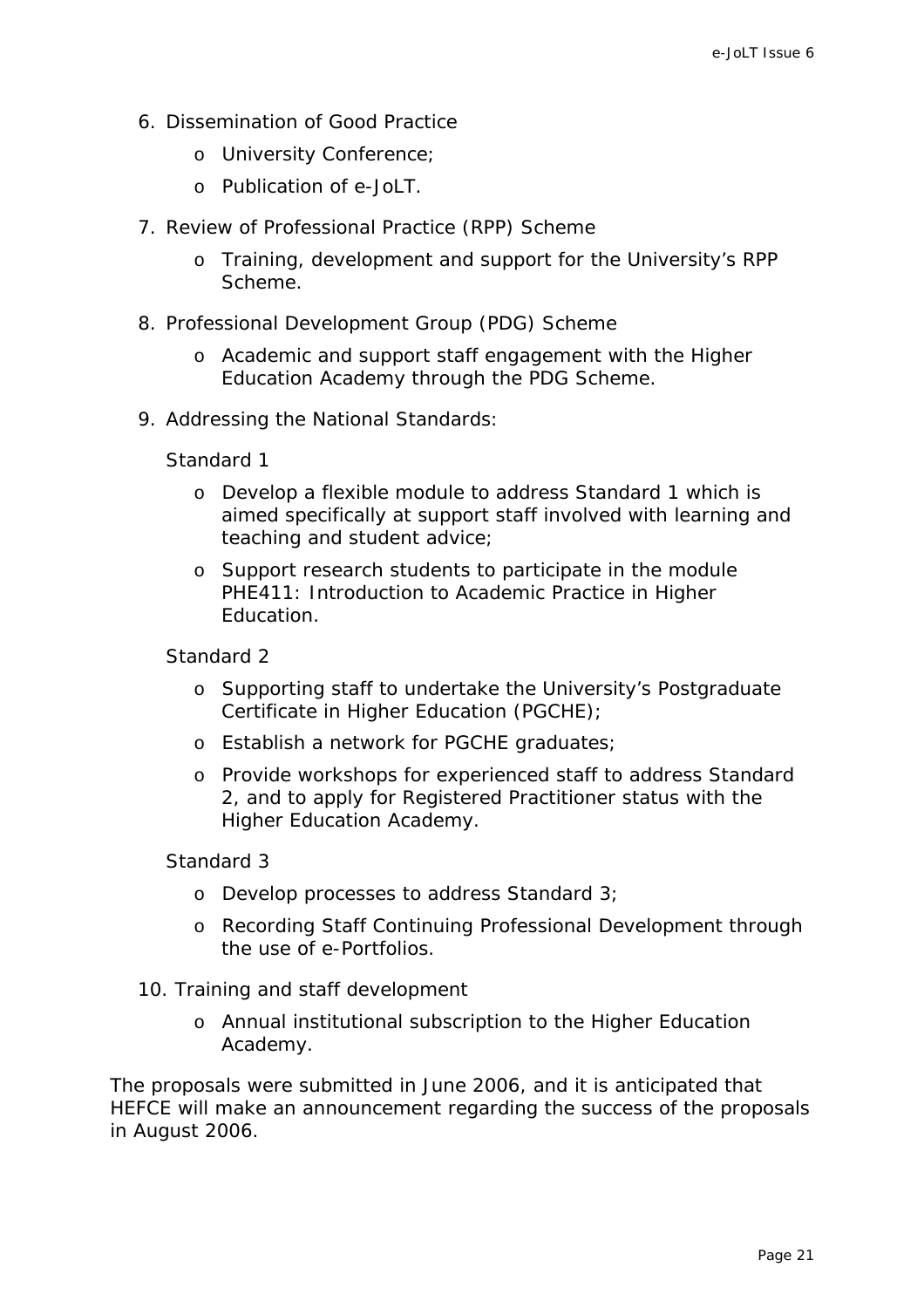# <span id="page-21-0"></span>**Inclusion and diversity**

# **HEFCE funded disability projects**

In December 2005, the University completed two projects funded by HEFCE's 'Improving Provision for Disabled Students' initiative. The two projects were:

- DisabilityCPD: continuing professional development for staff involved in the learning and teaching of disabled students
- Inclusive Curriculum Project

Details about the projects can be found in a recent publication '*Embedding Success: enhancing the learning experience for disabled students*' from the Higher Education Academy (available at <[www.heacademy.ac.uk/](http://www.heacademy.ac.uk/resources.asp?process=full_record§ion=generic&id=594) [resources.asp?process=full\\_record&section=generic&id=594](http://www.heacademy.ac.uk/resources.asp?process=full_record§ion=generic&id=594)>).

# **DisabilityCPD: Continuing Professional Development for staff involved in the learning and teaching of disabled students**

This was a collaborative project between the University of Gloucestershire and the University of Worcester, led by the Centre for Learning & Teaching. The two main outputs from the project are:

- An online staff development course
- A disability-awareness guide

Three presentations of the online course took place between February 2004 and December 2005. The pilot course involved staff from the University of Gloucestershire and the University of Worcester, whereas the following two courses were open to academic and support staff from national HEFCE-funded institutions. In total, 40 institutions were represented on the course. Demand has been so great that the project still has a waiting list of over 130 applicants, and the course will continue to run from October 2006.

Electronic copies of the guide are available at [<www.glos.ac.uk/adu/clt/dcpd/guide.cfm](http://www.glos.ac.uk/adu/clt/dcpd/guide.cfm)>, and hard copies can be obtained from the Centre for Learning & Teaching.

# *Phil Gravestock, Centre for Learning & Teaching*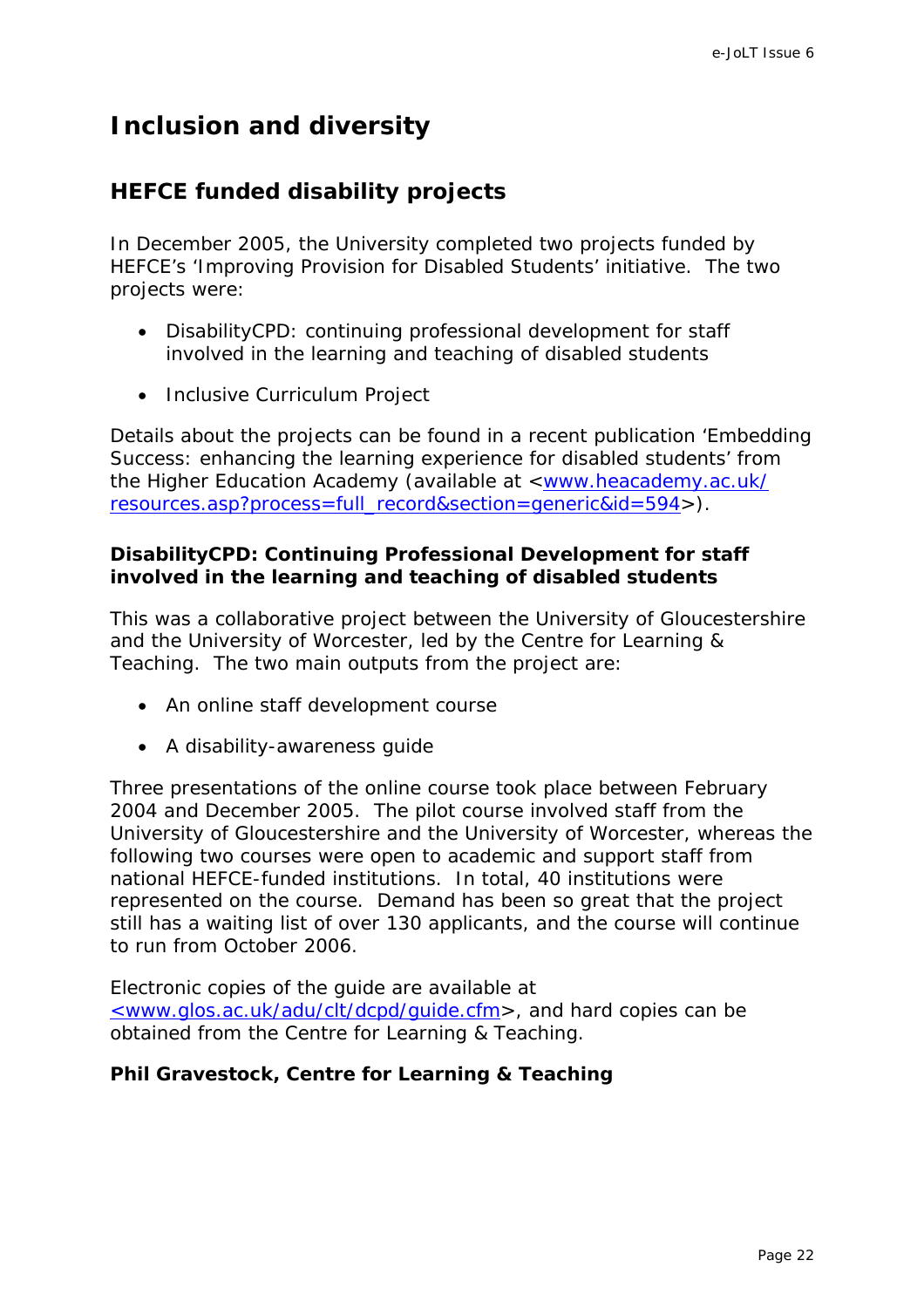# <span id="page-22-0"></span>**Inclusive Curriculum Project (Geography Discipline Network)**

The Inclusive Curriculum Project was designed to develop, disseminate and embed resources for supporting disabled students studying geography, earth and environmental sciences in higher education and to transfer the generic lessons widely to subject-based academics, educational developers, learning support staff and disability advisors.

The project team comprised lecturers from geography, earth and environmental sciences, educational developers, disability advisers and staff with research experience of disability issues. The team were all members of the Geography Discipline Network (GDN), a consortium of old and new universities based at the University of Gloucestershire, and included representatives from Lancaster, Liverpool John Moores, Oxford Brookes, Middlesex, Plymouth and the Open University.

The aim of the project team was to give practical, evidence-based advice, support and guidance for staff via four main outputs:

- a student survey and case study database;
- departmental workshops;
- a national conference:
- a series of ten quides. Five quide titles address specific disability areas – hearing; mobility; vision; mental health and Asperger Syndrome; dyslexia and hidden disabilities. Three further titles are targeted at staff groups - lecturers; Heads of Department; support staff. The final two titles include an overview of the issues and a guide specifically written for students.

The guides will shortly be distributed in hard copy to all HEFCE HEIs with GEES departments and to all HEI disability advisory centres in England and Northern Ireland. They will also be downloadable via <www2.glos.ac.uk/gdn/icp/>.

To capture the student voice and inform the project of disabled students' needs, in 2003 the team undertook the first ever survey of barriers faced by GEES students. A report followed in April 2004 which can be accessed at <www2.glos.ac.uk/gdn/icp/survey.htm>. 27 case studies were also published on the web <www2.glos.ac.uk/gdn/icp/caseintro.htm> and used in ICP workshops (15 of which took place in institutions across the UK 2003 – 2005) and incorporated into the ICP Guides.

The workshops were very well received, with 97% of respondents rating their event as 'useful' or better, and of these, 66% rating it as 'highly useful'. Typical comments included 'a refreshing and topical look at how to make a difference', 'detailed exploration of issues', 'real in terms of use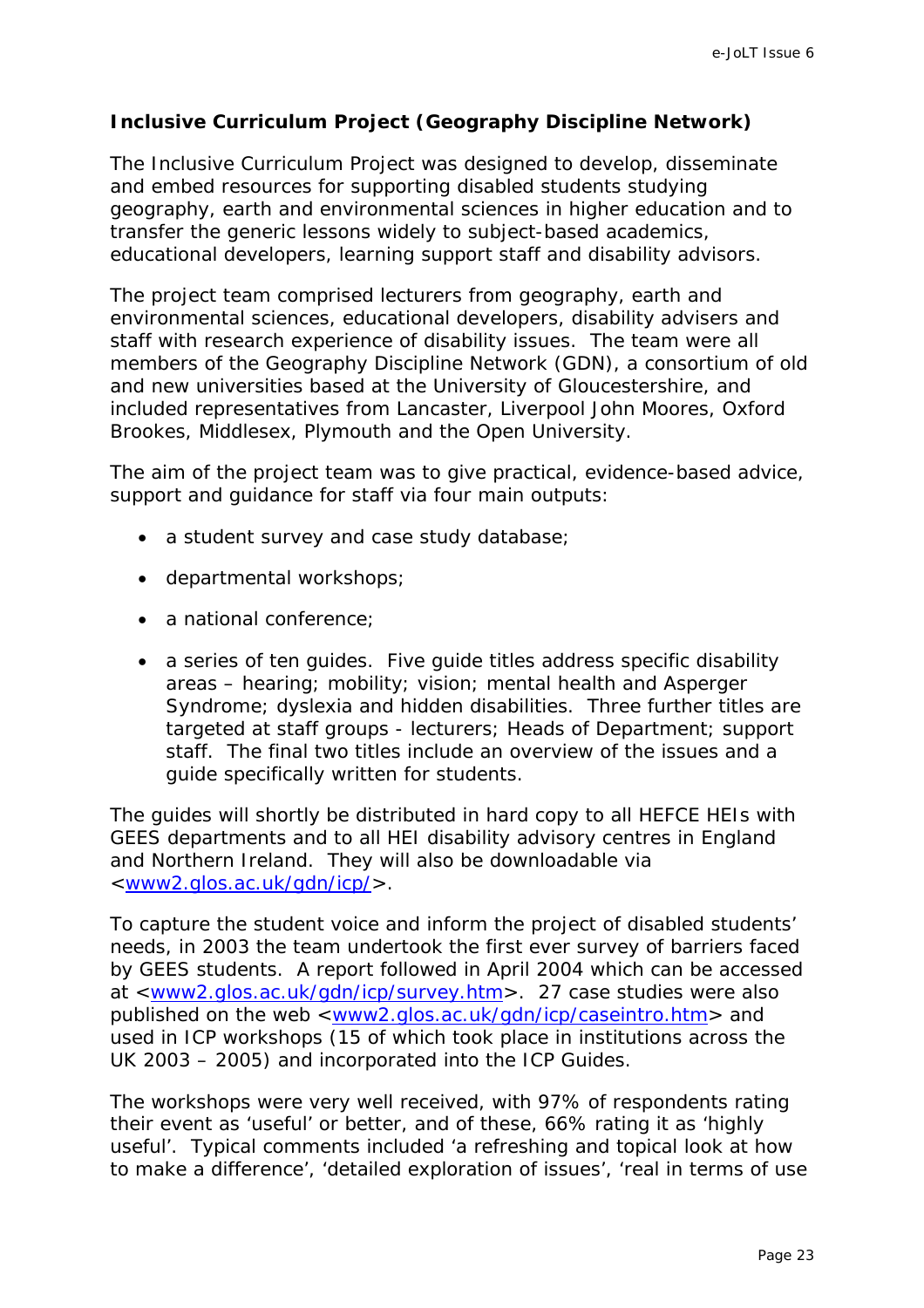<span id="page-23-0"></span>in the classroom and as a personal tutor'. The national conference in April 2005 attracted some 65 delegates from 34 institutions across the UK, with many delegates taking away specific action points for their own institutions – 'develop more workshops for the New Teachers' Programme'; 'ask questions about who supports the support staff'; 'review/debate assessment in teaching'; 'start a discussion with our students about how we can involve them in our curriculum development'.

Post project, the HE Academy GEES Subject Centre is continuing to carry the ICP torch by providing an advisory service to GEES staff and integrating inclusivity into their programme of departmental workshops.

### *Michele Hills, Centre for Learning & Teaching Mick Healey, Department of Natural & Social Sciences*

# **Master's degree in Islamic Education**

A new **Master's degree in Islamic Education** is being launched by the University of Gloucestershire in Spring 2007. The degree offers a unique opportunity for teachers, religious leaders, community workers and others to enhance their understanding and awareness of working with Muslim communities, both inside and outside Britain. It aims to attract both practising Muslims and those of other faiths and of none who work with Muslim communities or who simply seek to know and understand the pluralist culture that is now Britain within Europe and the wider world. The degree builds on the University's working relationship with several Muslim education groups over the last fifteen years.

The new Master's degree is being offered by the University's Department of Education, in collaboration with the Markfield Institute of Higher Education (MIHE). Established in Leicestershire since September 2000, MIHE is one of the first academic institutions established in Britain for studying Islamic and Muslim Community Studies, and Islamic Banking and Finance. MIHE offers a faculty comprising internationally acclaimed Islamic scholars and is supported by the Islamic Foundation (renowned for research, publications, training and consultation in Islam since 1973).

The development of this new Master's degree has been led by Dr Alison Scott-Baumann, Alan Bloomfield and Siraj Shaikh (University of Gloucestershire), Dr Mehmet Asutay and Dr Ataullah Siddiqui (MIHE), Ibrahim Hewitt and Akram Khan-Cheema OBE.

The Master's degree in Islamic Education is being offered part-time initially, starting in January 2007, and is designed to offer both breadth and flexibility. The course requires the completion of 180 CATS points and requires the completion of the following modules at each stage: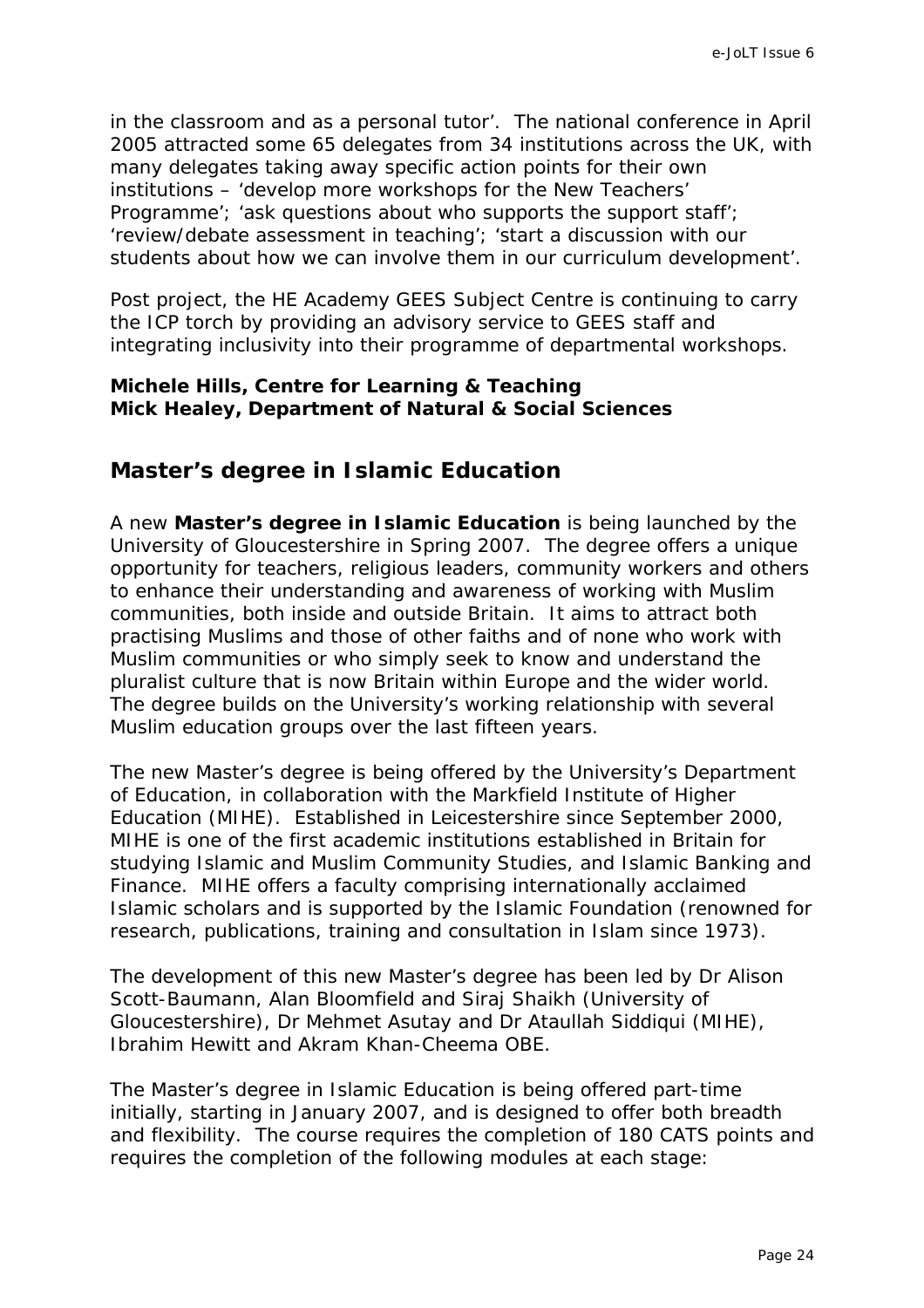### <span id="page-24-0"></span>**Postgraduate Certificate in Islamic Education (60 CATS points)**

- Islamic Perspectives on Education (compulsory / 30 CATS points);
- Muslim Identities and Communities (compulsory / 30 CATS points).

### **Postgraduate Diploma in Islamic Education (60 CATS points)**

• One or two optional modules chosen from a wide variety of modules offered by the Department of Education, including Leadership in Inclusive Education (30 CATS points), Inclusive Identities (30 CATS points) and Leadership of Faith Communities (30 CATS points), among others.

### **MEd in Islamic Education (60 CATS points)**

• A dissertation (60 CATS points) module focussing on issues in education and awareness of Islamic and Muslim communities.

This initiative demonstrates the University's active engagement with Muslim communities in Britain and worldwide, as part of our commitment to interfaith work, replacing relativism and prejudice with pluralist understanding.

For enquiries, contact:

#### **Dr Alison Scott-Baumann, Course Leader Designate**  Principal Lecturer, Department of Education,

Faculty of Education, Humanities and Sciences,

Tel: +44 (0) 1242 724746 Email: [asbaumann@glos.ac.uk](mailto:asbaumann@glos.ac.uk)

# **Working Towards an Inclusive Educational Experience for Disabled Students - Revised Guidelines**

The University publication 'Working Towards an Inclusive Educational Experience for Disabled Students: legal requirements and examples of good practice' was first published in September 2003, and distributed to University staff in October 2003. The publication was developed through the collaborative work of the Student Development Centre (SDC), the Centre for Learning & Teaching (CLT), NATFHE and UNISON at the University of Gloucestershire.

The second edition of the guide was published in June 2006, and will be distributed to all members of staff in the autumn term. Electronic copies of the guidelines are available at <www.glos.ac.uk/adu/clt/iee/>.

# *Phil Gravestock, Centre for Learning & Teaching*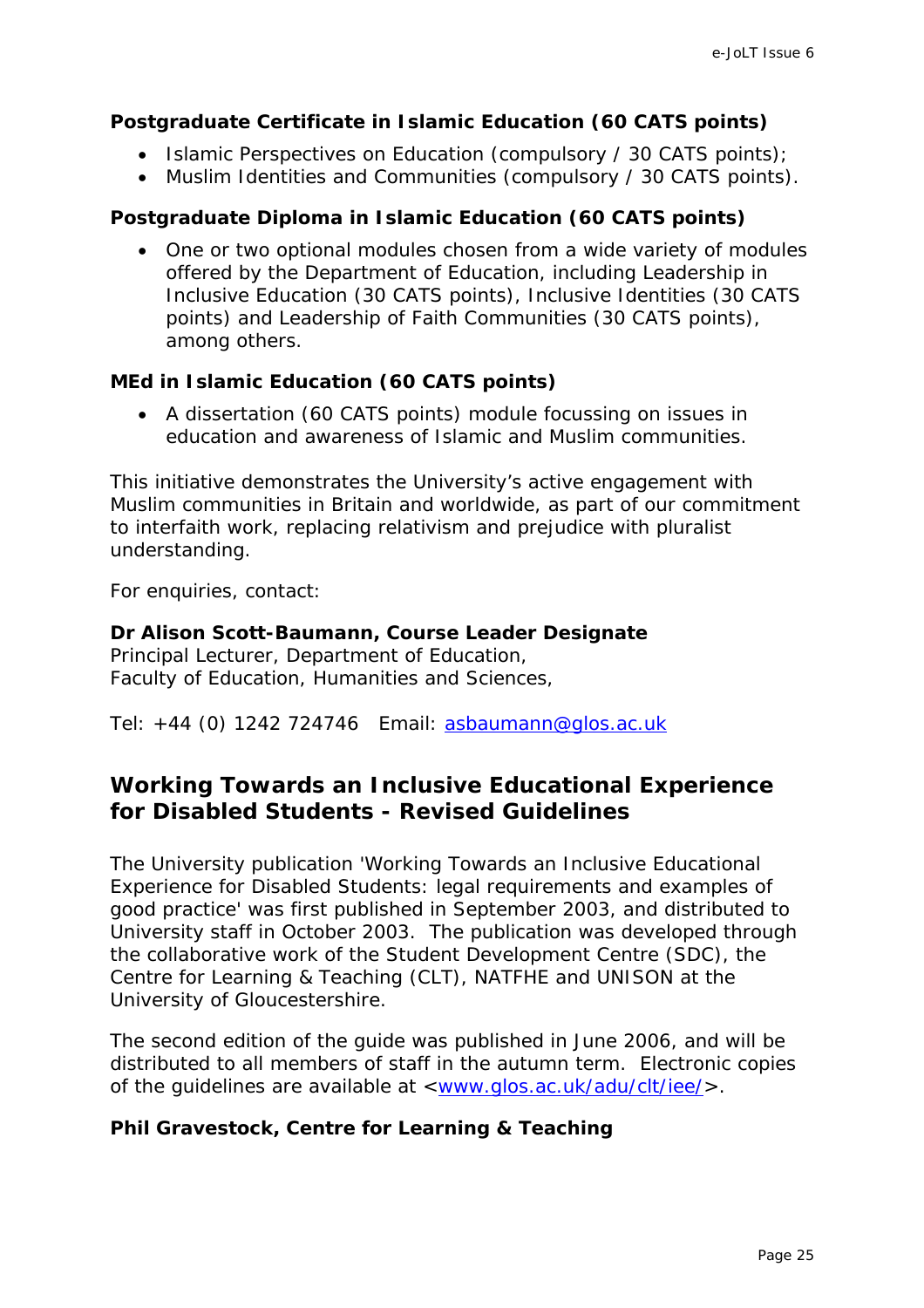# <span id="page-25-0"></span>**Reports from the Faculties**

# **New stimuli for teaching and learning at Oxstalls**

The development of the new Faculty of Sport, Health and Social Care at Oxstalls Campus has created new stimuli for teaching and learning in 2006.

Firstly, the position of the campus as a community-based facility means that academic staff have been attempting to develop more opportunities for students to engage with the local population. In some cases this has been on an extra-curricula basis, with the success of the SportsCVs volunteering initiative demonstrating how staff and students can make a positive contribution to the local social economy. However, increasingly, staff are experimenting with more experiential learning approaches in attempts to develop sustainable community-based curricula. Placement Officers are now in place to support work in the sport and social care fields, and staff from a range of disciplinary backgrounds are committed to developing reflective learning methodologies. These approaches are in turn being supported by the innovations created by the University's *META* FDTL project.

Secondly, it is anticipated that the development of the physical infrastructure of the campus will stimulate further innovations. The SRIF funded laboratories, with associated gymnasia, dance facility, and racquet-sport space, will facilitate community based interventions and teaching focusing particularly on cardiac rehabilitation. At the other end of the campus, a new teaching and learning block will incorporate spaces for enhanced group working and resource access. Access to wireless technology will further enhance the resource base across the campus, as will the development of a campus based information system.

All of these developments will be underpinned by the Faculty's new Teaching, Learning and Assessment Policy, which will be published in the Autumn following a period of consultation and reflection.

# *Andy Pitchford, Faculty of Sport, Health and Social Care*

# **Using multimedia exhibitions to encourage transferable skills**

'Transferable Skills are non-job specific skills which can be used in different occupations. You may have developed them through course work, jobs, internships, volunteering, or just plain life experience. By communicating your transferable skills effectively, you can enhance your marketability and open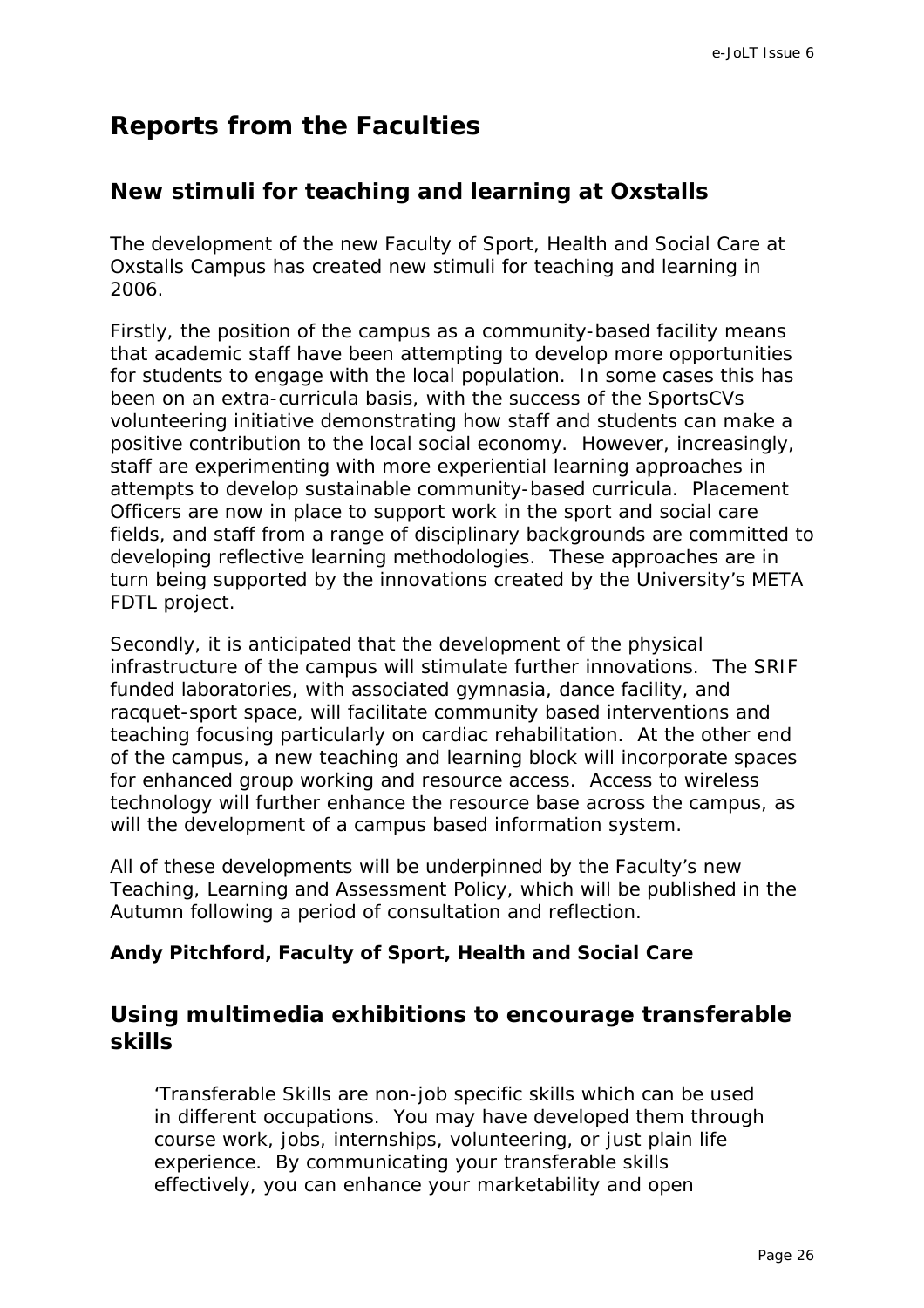yourself up to a larger sector of the job market… Carnegie Mellon students organize exhibitions, run job fairs, and orchestrate festivals - employers know leadership experience on campus can translate into the workplace.'

(Carnegie-Mellon Career Center, 2006)

[<www.studentaffairs.cmu.edu/career/CareerBriefs/transkills.html](http://www.studentaffairs.cmu.edu/career/CareerBriefs/transkills.html)>

As this passage illustrates, our American colleagues at Carnegie Mellon recognise the importance for their students' future careers of participating in a range of activities in addition to their subject studies. The University of Gloucestershire has also been proactive in encouraging students to be involved in a range of what might be termed 'extra-curricular' activities such as Student Community Action, team sports and drama productions. However, in our experience it is rare for the more technically inclined student to be involved in much of this activity and they gain a reputation for being indoor types, pasty-faced boffins or nerds. On the other hand, in areas such as Art and Design there is a long tradition of the Final Year Show where individuals demonstrate their talents and market their work to a wider audience. The Computing and Multimedia subject areas have favoured group projects as being more relevant to the world of software development and these often involved presentations to staff and clients, but generally on a small, discrete scale. The Multimedia field team felt that this was a missed opportunity in terms of promoting not only the students but also the Field and, by extension, the University. Thus, the idea of the first Multimedia Exhibition MUX04 was born! This article describes the development of the idea over three years with respect to the transferable skills such as Time Management, Presentation Skills, Evaluation Skills, Networking, Budgeting, Risk Analysis and Workplace Legislation Awareness used by the students, and suggests how the principles can be adapted to suit different subject cultures.

The idea was presented to the students in the Autumn of 2003 both in the introductory lecture and on the module website. Presentation practices were scheduled for December and March to concentrate the mind and develop a sense of community – or was it competition? In reality both were present, but in a very positive way this led to a creative buzz of anticipation during the sessions. The presentations were videotaped so that teams could review their performance with a tutor at their next meeting, encouraging peer reflective practice in this transferable skill. The products were submitted a month before the exhibition so that tutors could review the quality and create a promotional website (MUX04, 2004), thus encouraging better time management skills.

To promote the exhibition, the students designed promotional materials such as a poster and leaflet. These were mailed to about 300 local businesses thought to be potential employers, local media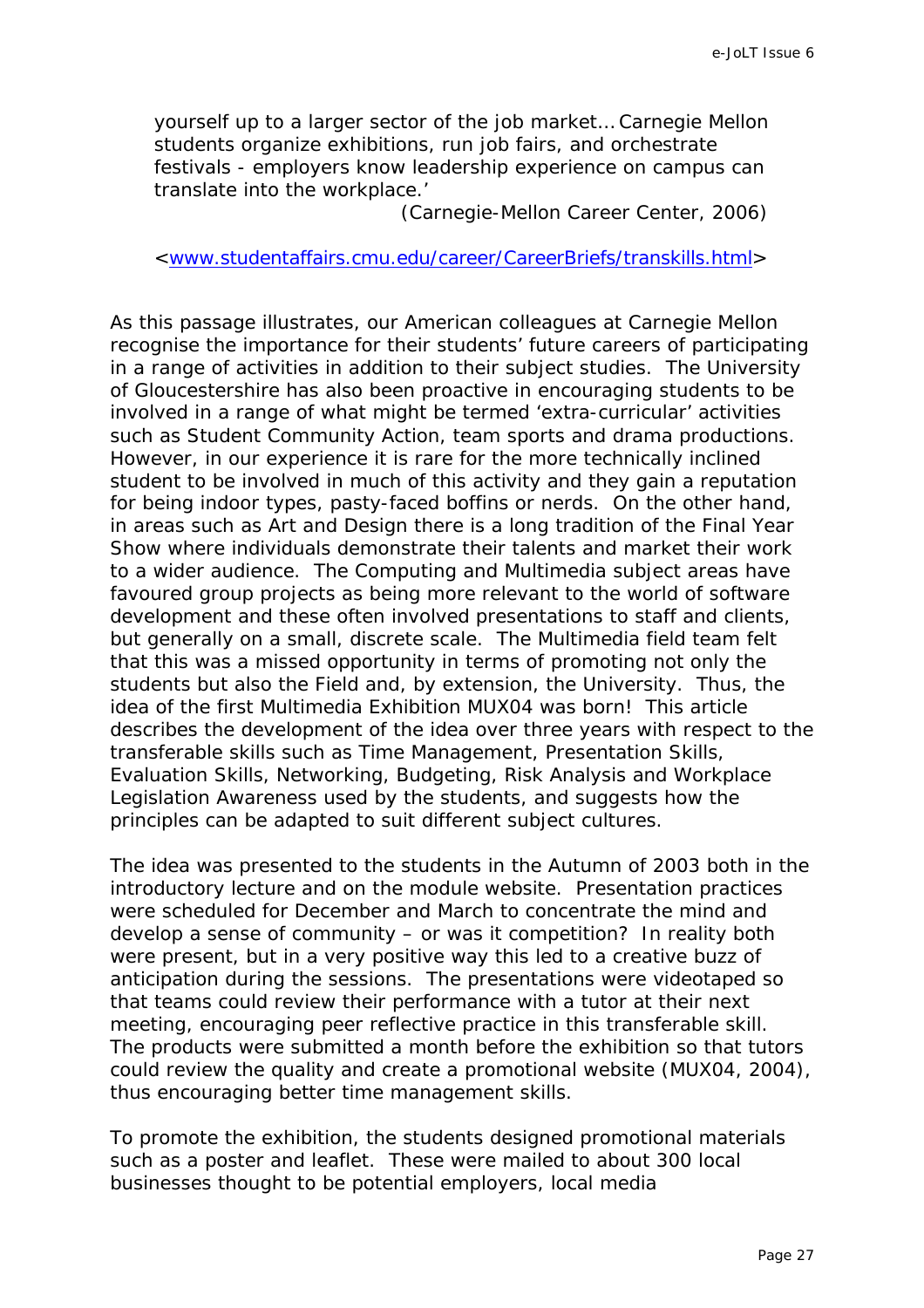representatives, careers officers and members of the University staff. An email list was developed from the list of clients and alumni already employed in the multimedia industry and this was used to send three emails before the event at appropriate intervals and with appropriate, different content. The website provided information on location and timings as well as being a repository for images and video of the event (MUX04, 2004). Students taking MU308 *Multimedia Marketing* were required to evaluate this promotional activity and, from the literature, make further suggestions as to multimedia promotional methods which could be used in the future – again allowing them to demonstrate reflective practice.

In the main, the students and staff funded the exhibition themselves using quantities of cheap white banqueting roll, crepe paper and colour prints of screenshots of their products in addition to, in some cases, material provided by the team's client. The 14 teams all used computers to demonstrate their products and some used projectors and disco lights or other props to draw visitors to their stand. The timetable of the event included brief presentations in the afternoon which were attended by the Dean and faculty management of the Business School who also supported the event by providing lunches for VIP guests. The transferable skill of budgeting is crucial to the successful outcome for the teams and the exhibition as a whole, and has been identified as an area meriting further consideration in the future.

The evaluation of the event was carried out with students, staff, industry contacts and other visitors and was overwhelmingly positive while recognising that the event involved both students and staff in many hours of work both in the planning, execution and clear-up to a very tight timescale. Suggestions were made for the tightening up of the presentations in terms of content and timescale and in MUX05 the assessment was adjusted to include the production of a short 2 minute trailer video advertising the team's product. These were required well in advance so that they could be included on the promotional website (MUX05, 2005).

Other developments in MUX05 arose as a result of further support from the Business School in that the very large space in the Hall was used to incorporate long banners of sheer fabric in the theme colour (red) (MUX05, 2005b) and support from the Faculty Marketing staff allowed the signage and refreshments to be much improved. As there were only 10 teams, it was decided to devote one area of the Hall to promoting the new Interactive Games Design field and groups of school pupils attended and tried out a selection of games available. The team's presentation of the trailer videos in the afternoon was choreographed to be a more professional event and this was well received by the audience. One student took a more proactive role in promoting the event by inviting the Mayor of Cheltenham and a contact via a member of staff led to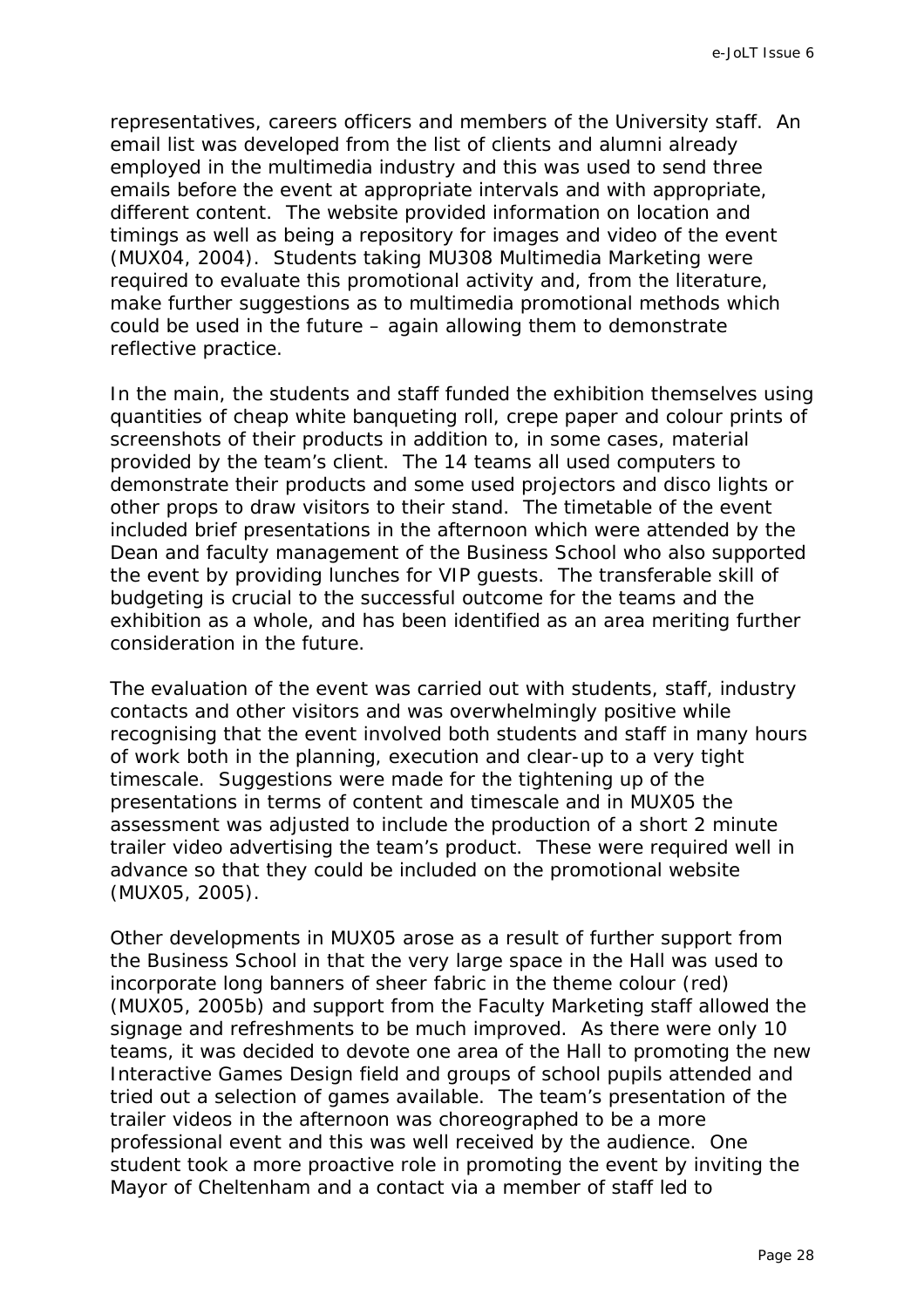e-JoLT Issue 6

Gloucestershire Media sponsoring a prize for the best stand. This illustrates that the event gave some students the opportunity to demonstrate 'networking' skills which are not commonly covered in transferable skills teaching materials but which are becoming an essential part of working life.

This incremental approach to development continued for MUX06 (MUX06, 2006b) which included stands provided by the Computing (CO) Group Project teams. Psychologically, this was an interesting experience as initially the CO teams were diffident about participating, voicing fears that their work 'isn't visual like the multimedia students' work, so we'll stick out' as one student put it succinctly. Multimedia staff gave a session on 'Participating in Exhibitions' for the CO groups on their own and then insisted that at least one member from each team attend a full session with the MU teams to cover Health and Safety issues *inter alia*. As part of the latter, a more formal method of booking laptops and other equipment was introduced which all teams appreciated as it forced them to plan in advance. The CO teams seemed reassured by this approach and certainly produced stands of a similar visual quality to the MU Teams (MUX06, 2006c). Inevitably, some teams were still cutting out cardboard figures at the last minute but the responsibility for the stands was entirely the student teams' and therefore hopefully this was a learning experience of the stress of leaving things to the last minute. The Business School's newly acquired blue tablecloths and noticeboards lent a more formal, professional look to the stands when compared with MUX04 (see images on MUX06, 2006a; MUX04, 2004). The CO teams' feedback after the event was that they thought it was a very valuable and enjoyable experience and they could see the relevance for their future careers. They even suggested that it would have been beneficial to give a short presentation as the MU teams had, which illustrated to staff that one shouldn't always listen to the initial negative reservations voiced by students! *Force majeure* seems to work as a motivator in some instances! The inclusion of health and safety issues is another example of a transferable skill, identifying relevant legislation in the workplace, which is rarely covered within conventional transferable skills materials.

The inclusion of the CO teams has suggested a further development which is to rename the Exhibition as COMEX to indicate Computing and Multimedia projects and make use of the more generic understanding of Computing as a discipline. There are, of course, promotional marketing issues with this proposal, but these will form part of the MU308 Multimedia Marketing module's discussion assignment which illustrates a further advantage of the use of exhibitions; they provide a relevant, upto-date case study environment in which to situate learning experiences in other modules. The teams' feeling is that the promotional opportunities for the students, the courses, the Faculty and the University would merit further exploration.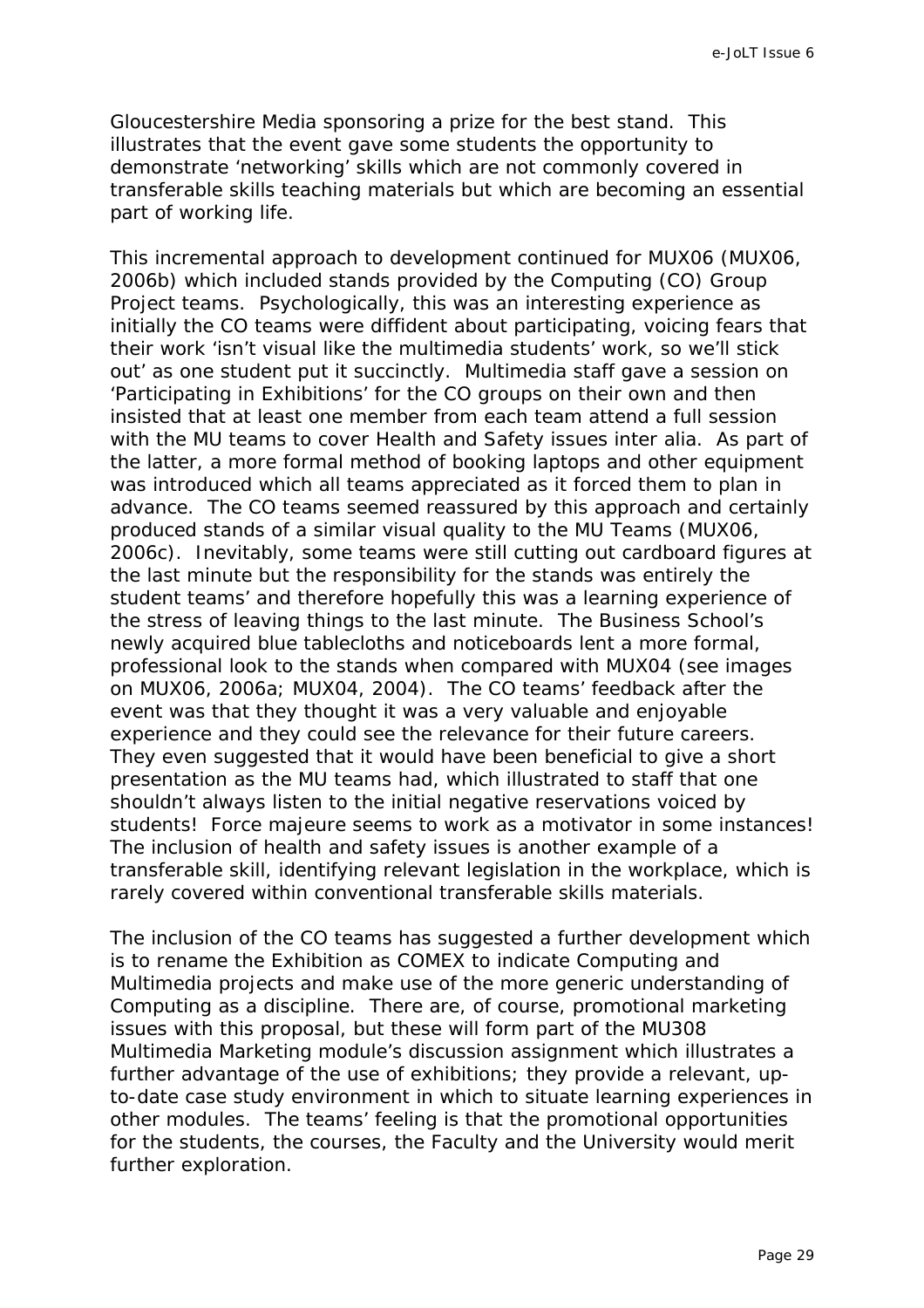#### **References**

Carnegie-Mellon Career Center (2006) *Career Quick Tips: Transferable Skills*. Last accessed online 7/7/2006 [<www.studentaffairs.cmu.edu/career/CareerBriefs/transkills.html>](http://www.studentaffairs.cmu.edu/career/CareerBriefs/transkills.html)

MUX04 (2004) *MUX04 Multimedia Exhibition website.* Last accessed online 7/7/2006 <[mmedia.glos.ac.uk/mux04>](http://mmedia.glos.ac.uk/mux04)

MUX05 (2005) *MUX05 Multimedia Exhibition website.* Last accessed online 7/7/2006 <[mmedia.glos.ac.uk/mux05>](http://mmedia.glos.ac.uk/mux05)

MUX05 (2005b) *MUX05 Multimedia Exhibition website – Image Gallery.*  Last accessed online 7/7/2006 <[mmedia.glos.ac.uk/mux05/gallery/pages/IMG\\_12m7.htm](http://mmedia.glos.ac.uk/mux05/gallery/pages/IMG_12m7.htm)>

MUX06 (2006a) *MUX06 Multimedia Exhibition website.* Last accessed online 7/7/2006 <[mmedia.glos.ac.uk/mux06>](http://mmedia.glos.ac.uk/mux06)

MUX06 (2006b) *MUX06 Multimedia Exhibition website – Image Gallery.*  Last accessed online 7/7/2006 <[mmedia.glos.ac.uk/mux06/Gallery/pages/DSCF00412.htm](http://mmedia.glos.ac.uk/mux06/Gallery/pages/DSCF00412.htm)>

MUX06 (2006c) *MUX06 Multimedia Exhibition website – Test Technologies Ltd team stand.* Last accessed online 7/7/2006 <[mmedia.glos.ac.uk/mux06/Gallery/pages/IMG\\_0234.htm](http://mmedia.glos.ac.uk/mux06/Gallery/pages/IMG_0234.htm)>

#### **Extra useful images**

stush

<[mmedia.glos.ac.uk/mux06/Gallery/pages/IMG\\_0225.htm](http://mmedia.glos.ac.uk/mux06/Gallery/pages/IMG_0225.htm)> hall audience <[mmedia.glos.ac.uk/mux06/Gallery/pages/DSCF00572.htm](http://mmedia.glos.ac.uk/mux06/Gallery/pages/DSCF00572.htm)> Hush [mmedia.glos.ac.uk/mux06/Gallery/pages/DSCF00612.htm>](http://mmedia.glos.ac.uk/mux06/Gallery/pages/DSCF00612.htm) Orange theme 2 hall stage and display <[mmedia.glos.ac.uk/mux06/Gallery/pages/DSCF0068.htm>](http://mmedia.glos.ac.uk/mux06/Gallery/pages/DSCF0068.htm) theatre booking accessibility <[mmedia.glos.ac.uk/mux06/Gallery/pages/DSCF0071.htm>](http://mmedia.glos.ac.uk/mux06/Gallery/pages/DSCF0071.htm) nightclub tables <[mmedia.glos.ac.uk/mux06/Gallery/pages/IMG\\_0243.htm](http://mmedia.glos.ac.uk/mux06/Gallery/pages/IMG_0243.htm)> tables2 <[mmedia.glos.ac.uk/mux06/Gallery/pages/IMG\\_0293.htm](http://mmedia.glos.ac.uk/mux06/Gallery/pages/IMG_0293.htm)> MUx05 cafe tables alumni <[mmedia.glos.ac.uk/mux05/gallery/pages/IMG\\_1439.htm](http://mmedia.glos.ac.uk/mux05/gallery/pages/IMG_1439.htm)>

*Nina Reeves; Mike Brooks; Paul O'Brien, Business School*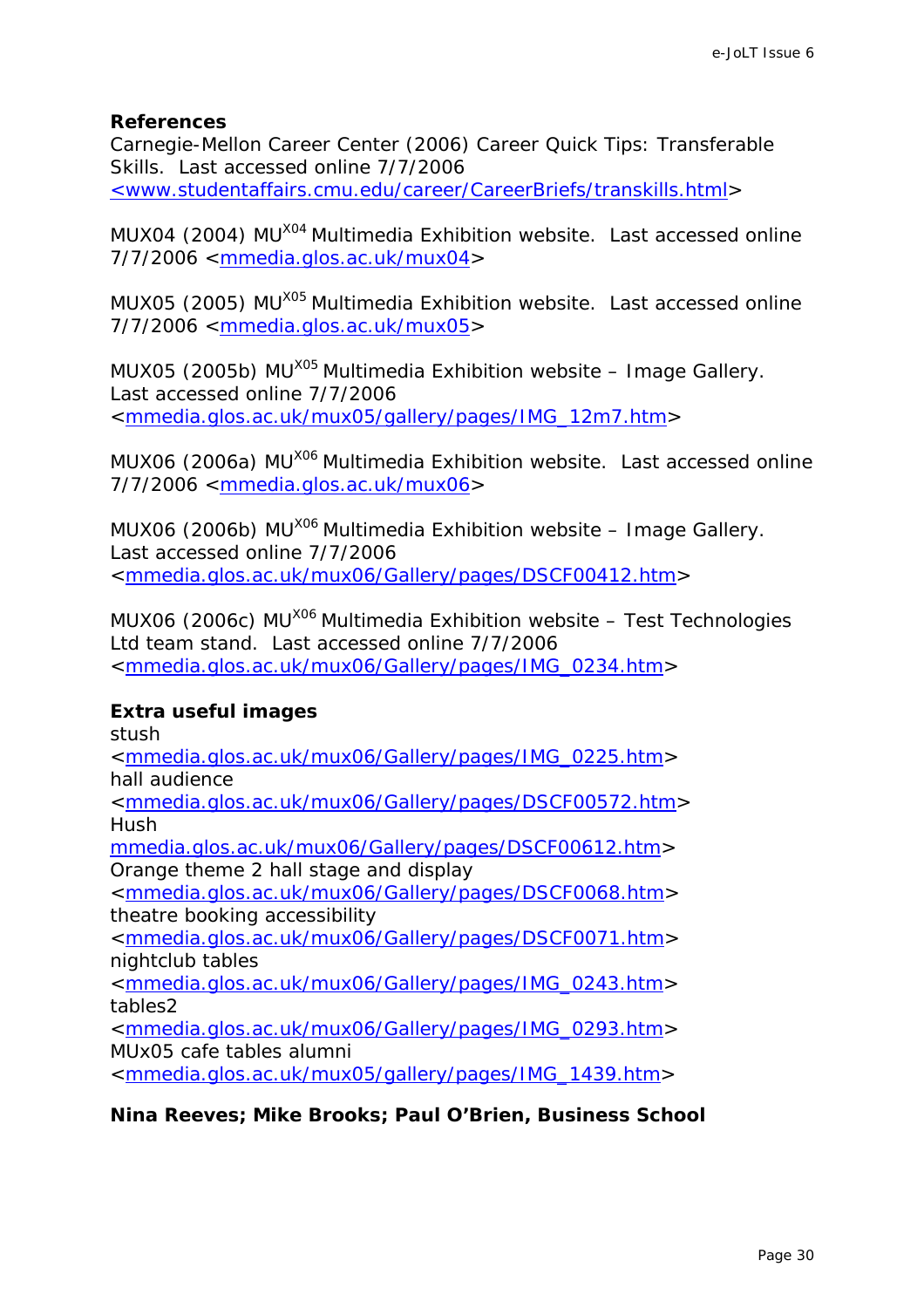# <span id="page-30-0"></span>**Experiences of a Disciplinary Commons**

'...until we find ways of publicly displaying, examining, archiving and referencing teaching as a form of scholarship and investigation, our pedagogical knowledge and know-how will never serve us as scholars in the ways our research does.' Lee Shulman (1998)

Lee Shulman, President of the Carnegie Foundation for the Advancement of Teaching, argues that a course portfolio is a way of making public the act of teaching. In this way, it becomes available to one's peers and susceptible to critical review and evaluation.

To explore this approach further, Sally Fincher from the University of Kent used money from a Teaching Fellowship Award to instigate a Disciplinary Commons. She assembled a collection of like-minded people from the same discipline (computing) who undertook to meet monthly from October 2005 until June 2006, with a common purpose – to each produce an individual course portfolio. Eighteen of us enrolled on this venture, with varying teaching experience, from old and new universities in England, Scotland, Ireland and Wales, but all committed to teaching computer programming to undergraduate students and all recognising the associated difficulties and wanting to improve their practice. Two dropped out along the way and some of us found it difficult to attend every meeting, but given the demands of our jobs and the distances involved, the commitment was remarkable.

The journey to South Bank University became increasingly familiar, where Sally was waiting to guide us through the process of producing a course portfolio. Initially this was a hazy concept. Each month, we looked at a different aspect of our teaching.

- **The context in which we taught:** What sort of university was it? What were the students like? What were the teaching facilities like? What was our teaching philosophy and how did this influence our teaching?
- **The content of what we taught:** What were the stated learning outcomes? Were there any implicit outcomes? Did we write our module description or had we inherited it?
- **The instructional design of our course:** What language had we chosen (or been told to use) to teach introductory programming? If it was object-oriented, did we teach objects early or later (a topic of intense interest to computer programming teachers)? How did we structure the learning? Did students manage their own learning or were they led? What role did visualisation play? What role did the development environment play?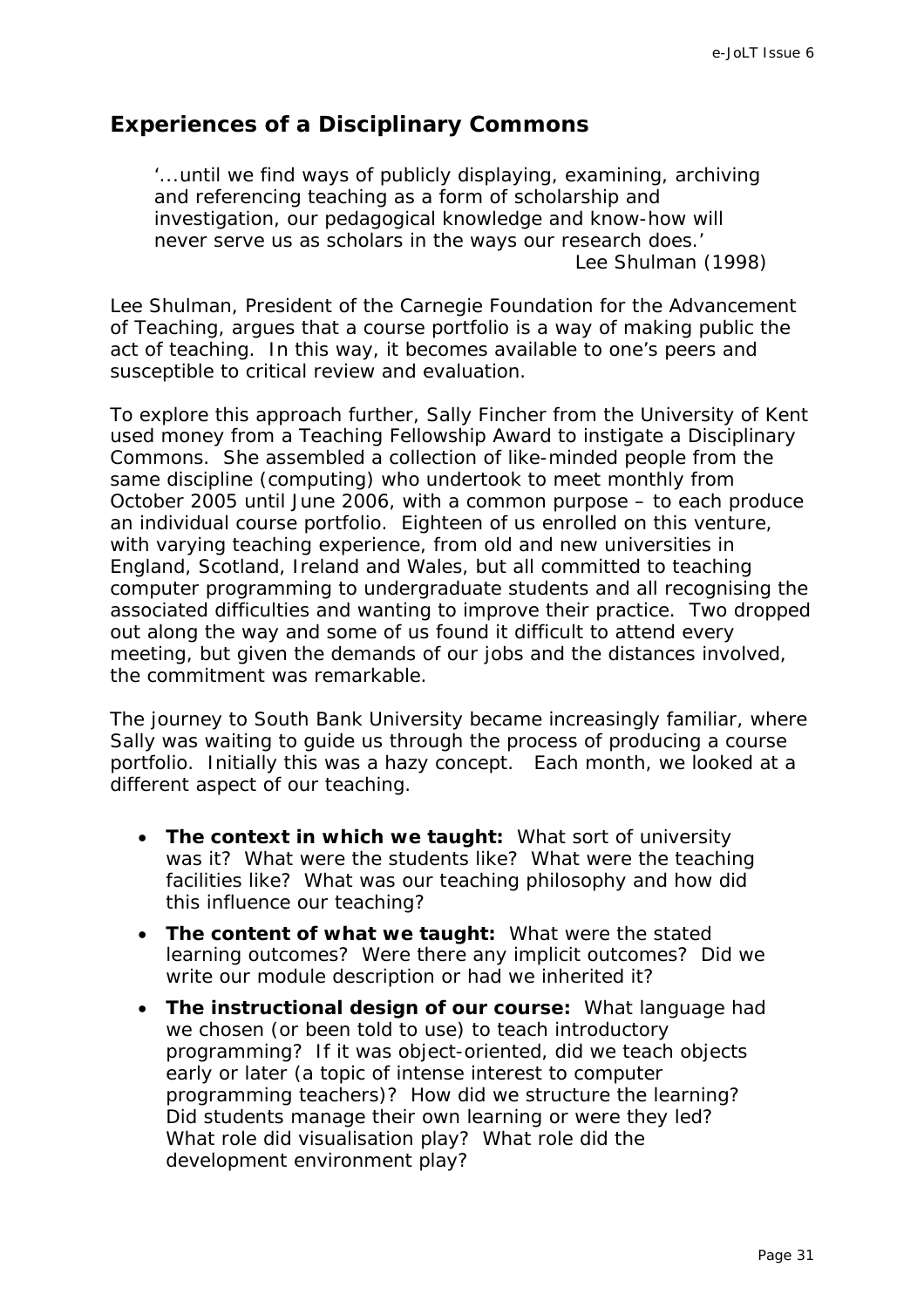- **The way we taught it:** Did we give lectures? Did we have tutorials or seminars? How did we use the laboratories? How much time did we have to teach?
- **The way we assessed the students:** Was it formative or summative? What sort of coursework? Did we have exams? If so, were they written or practical?
- **The ways in which we evaluated our teaching:** Did we use questionnaires? If so, were these managed by the lecturer, or centrally? Did we have peer reviews? What other aspects were deemed significant when we evaluated our teaching?

We were instructed to think about these topics beforehand, and then we discussed them in small groups over lunch, in plenary sessions and often on the underground on the way home. By the end of the year, we knew the details of each others' courses and approaches to teaching intimately. Mark from Aberystwyth had thrown away his lecture slides after spending time teaching in the States. He gets to know every one of his 140 first year students through team-building Outward Bound weekends at the beginning of the year. Quintin from Glasgow uses game-show style handsets in his lectures. Students are asked to vote on the correct answers to various questions throughout his lectures. Jim from Dundee uses an animation of Daisy the cow's stomach to illustrate the concept of data storage. David from Kent uses analogies from his hobby, climbing, to motivate his students. Carole from Teesside uses effective tutorials and others in the group have been inspired to introduce them into their teaching.

Each Friday was exhausting but stimulating. Even on the train there was no respite, as we were presented with a 'Train Reading' paper on a relevant topic, such as an extract from *What's the Use of Lectures* by Donald Bligh (1998). In addition to these Fridays, we each visited another member of the Commons and peer reviewed their teaching. I went to Swansea and watched Chris give a lecture in a completely semi-circular, tiered lecture theatre. Though the academic level was higher than here, the approaches to teaching and responses from students were very familiar. I learned a lot from visiting Swansea and also gained from Stephan travelling from Durham to watch me teach. He commented on how friendly and articulate our students are.

In parallel with our group, a similar group was convened in the States. Some of us had the opportunity to review the course portfolios of our American counterparts and have our portfolios reviewed by them. Again, I was struck by the similarity of our experiences and also picked up some new ideas for interesting programming exercises.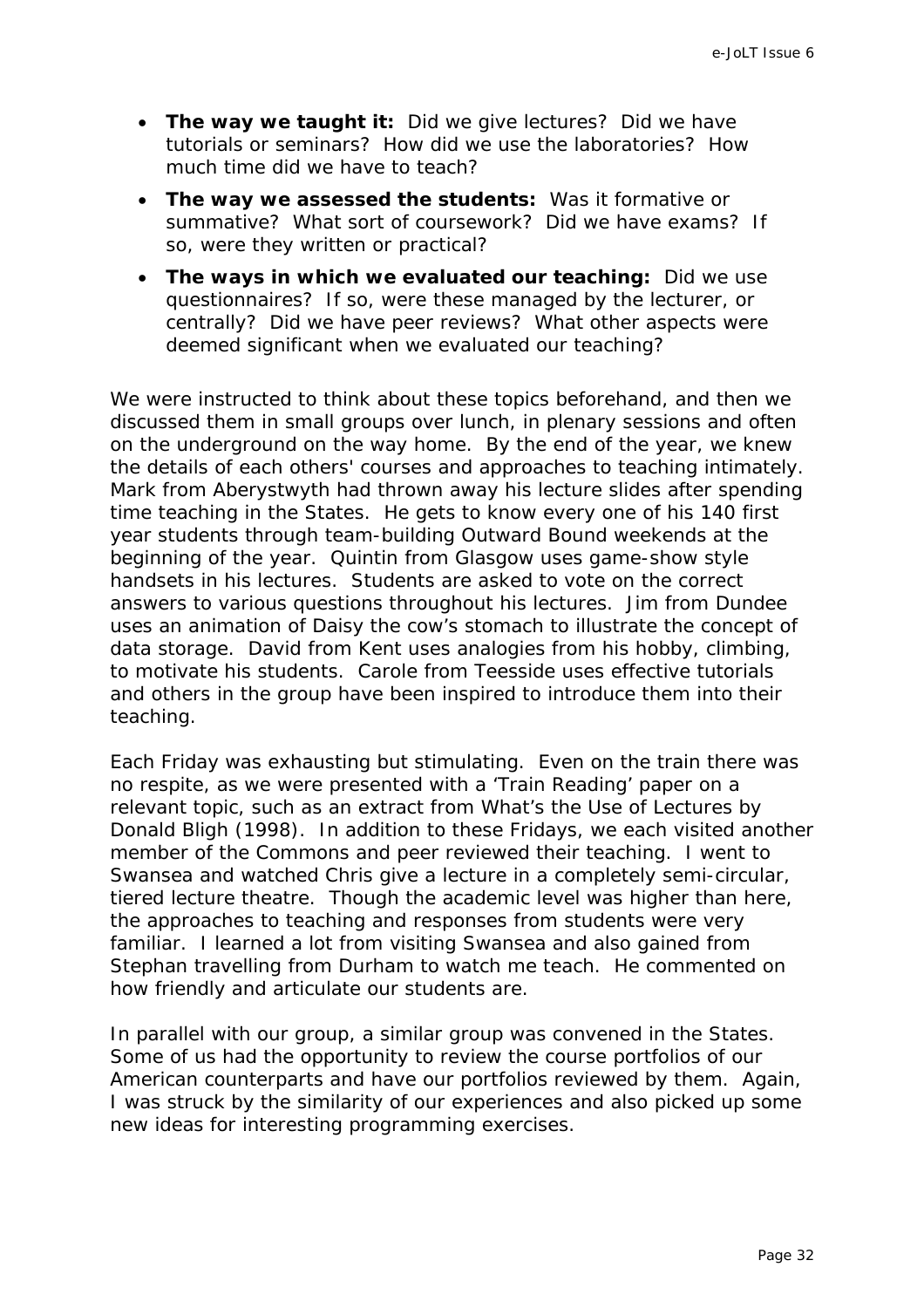<span id="page-32-0"></span>The purpose of the meetings was to produce a course portfolio. When we started, we did not have a clear idea of what a course portfolio was or what it should contain. Sally encouraged us think about artefacts that we could use as evidence for our portfolios – samples of student work, photographs, videos of lectures and relevant documents. I found this difficult to plan for, as it was only in hindsight I realised why I could have used a particular artefact. I would be more prepared next time. Meanwhile, coinciding with the stress of final assignments and marking, we (more or less) produced our portfolios. Mine is available at <<http://cmedia.glos.ac.uk/gbs/vb/CoursePortfolioGlos/>>. I cannot say that I am completely happy with it – those artefacts need improving - but it gives a flavour of how I teach introductory programming that might be useful for anyone joining the teaching team or taking over from me. It has also caused me to question some of my teaching practices and think about what innovations I might introduce. It is the teaching equivalent of a paper describing some research. Though a lot of work, I found the whole experience valuable and inspiring, and I am grateful to Sally for giving me the opportunity to participate and leading us through the process so well.

# **References**

Bligh, D. (1998) *What's the Use of Lectures?* (Exeter, England: intellect).

Shulman, L. (1998) Course Anatomy: The Dissection and Analysis of Knowledge Through Teaching, in *The Course Portfolio: How Faculty Can Examine Their Teaching to Advance Practice and Improve Student Learning*, ed. Hutchings, P. (Washington DC, USA: American Association for Higher Education).

# *Vicky Bush, Department of Computing*

# **Developments: National**

# **Professional Standards Framework for Teaching and Supporting Learning**

In February 2006 the national Professional Standards Framework for Teaching and Supporting Learning in Higher Education was launched by Universities UK (UUK), the Standing Conference of Principals (SCOP) and the Higher Education Academy. The Standards are owned by the sector and were developed by the Academy on behalf of UUK, SCOP and the four UK higher education funding councils.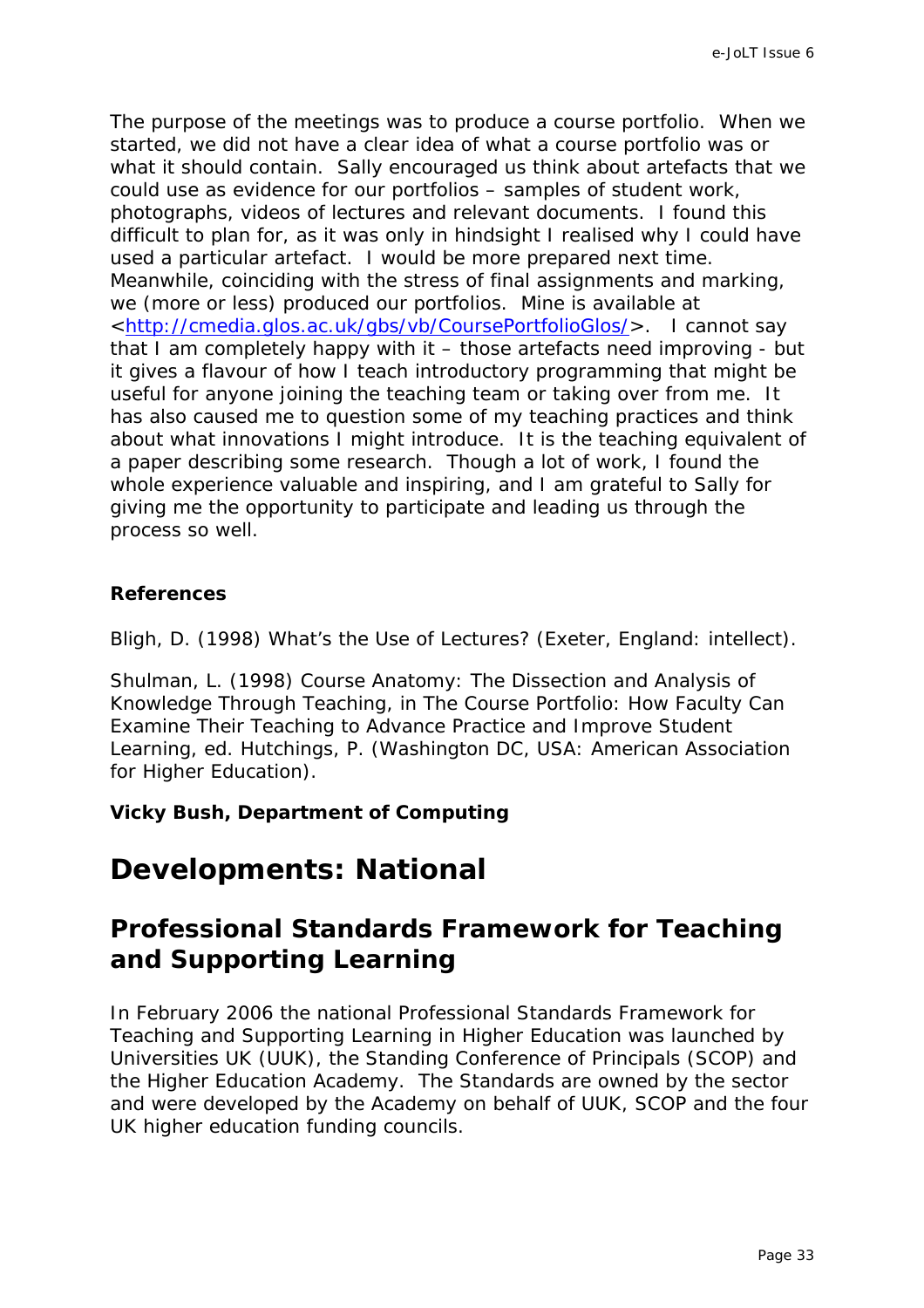The Professional Standards Framework is published on the Higher Education Academy website: <www.heacademy.ac.uk/regandaccr/StandardsFramework(1).pdf>

'The Professional Standards Framework has been developed for

institutions to apply to their professional development programmes and activities and thus demonstrate that professional standards for teaching and supporting learning are being met'.

(HE Academy March 2006)

In March the University was represented at a seminar organised by the Higher Education Academy to support implementation of the Professional Standards Framework. A theme permeating the seminar was the importance of linking quality enhancement and standards to achieve a balance between an enabling developmental process and an element of challenge and benchmarking. This approach aligns well with the University's principles of quality assurance.

# **How will the University implement the Standards Framework?**

In June the University submitted proposals to the HEFCE Teaching Quality Enhancement Fund to promote and support the implementation of the Standards Framework. These proposals included developing a new module within the University's Academy accredited Postgraduate Certificate in Higher Education (PGCHE) to enable administrative and other support staff who contribute to student learning to reach Standard One of the Professional Standards Framework. Another module in the PGCHE will be available to research students to enable them to reach Standard One.

Next year the PGCHE Course Team will map the course against Standard Two of the Framework. This process will be supported by a panel of peer accreditors from the HE Academy and a successful outcome will enable the PGCHE to continue to be accredited by the HE Academy and to be aligned to the Professional Standards Framework. The University will continue to require newly appointed academic staff with fewer than three years' experience in HE to undertake the PGCHE.

#### **National developments**

At its meeting on 7 July, the HE Academy Board agreed a new model to replace the current Register of Practitioners with three categories of recognition of achievement: Associate Fellow of the Higher Education Academy, Fellow of the Higher Education Academy and Senior Fellow of the Higher Education Academy. The Board recommended that the new model should be implemented as soon as possible and envisages that all current Registered Practitioners will automatically be transferred to Fellowship status. See: [<www.heacademy.ac.uk/news/20\\_4642.htm>](http://www.heacademy.ac.uk/news/20_4642.htm).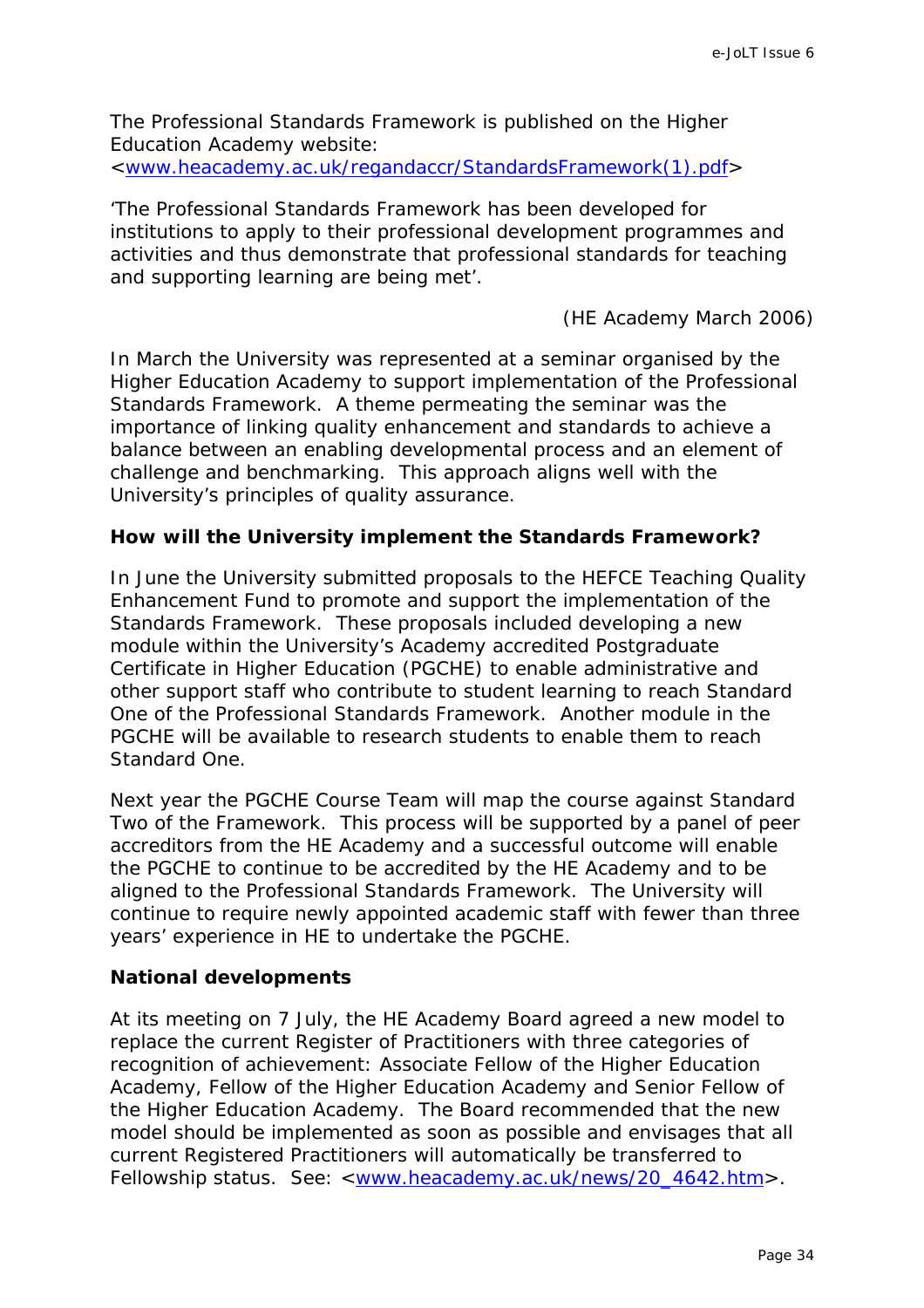<span id="page-34-0"></span>The Academy will establish a working group whose remit will include 'alignment of the three categories with the UK Professional Standards Framework for teaching in higher education'.

Colleagues are encouraged to consult the HE Academy website to keep abreast of developments.

### *Kristine Mason O'Connor, Academic Development Unit*

# **Conference Reports**

# **The 11th Annual Conference on Innovation and Technology in Computer Science Education**

**University of Bologna, 26th-28th June 2006** <[www.iticse06.cs.unibo.it>](http://www.iticse06.cs.unibo.it/)

**Overview** 

About 200 delegates from all over the world gathered in Bologna to share experiences in teaching computer science. There was a great deal of interest in techniques to encourage student participation such as quizzes and automatically marked formative assessment.

#### **The GoJava contribution**

The conference included a session for demonstrations of software used for teaching and I had the opportunity to show the software called GoJava that has been developed and used within the university here for four years. It is used as part of the initial teaching of the Java programming language with the aim of helping student during practical sessions to concentrate on the Java language with minimum distraction from the software with which they edit and test their programs.

#### **Random thoughts from the papers**

Details of the conference can be found at the URL above but some ideas that were considered interesting are listed briefly below.

#### **Participation**

For one course, all students were required to attend with a laptop and could respond to class questions by answering multiple-choice questions or uploading text/diagrams for discussion.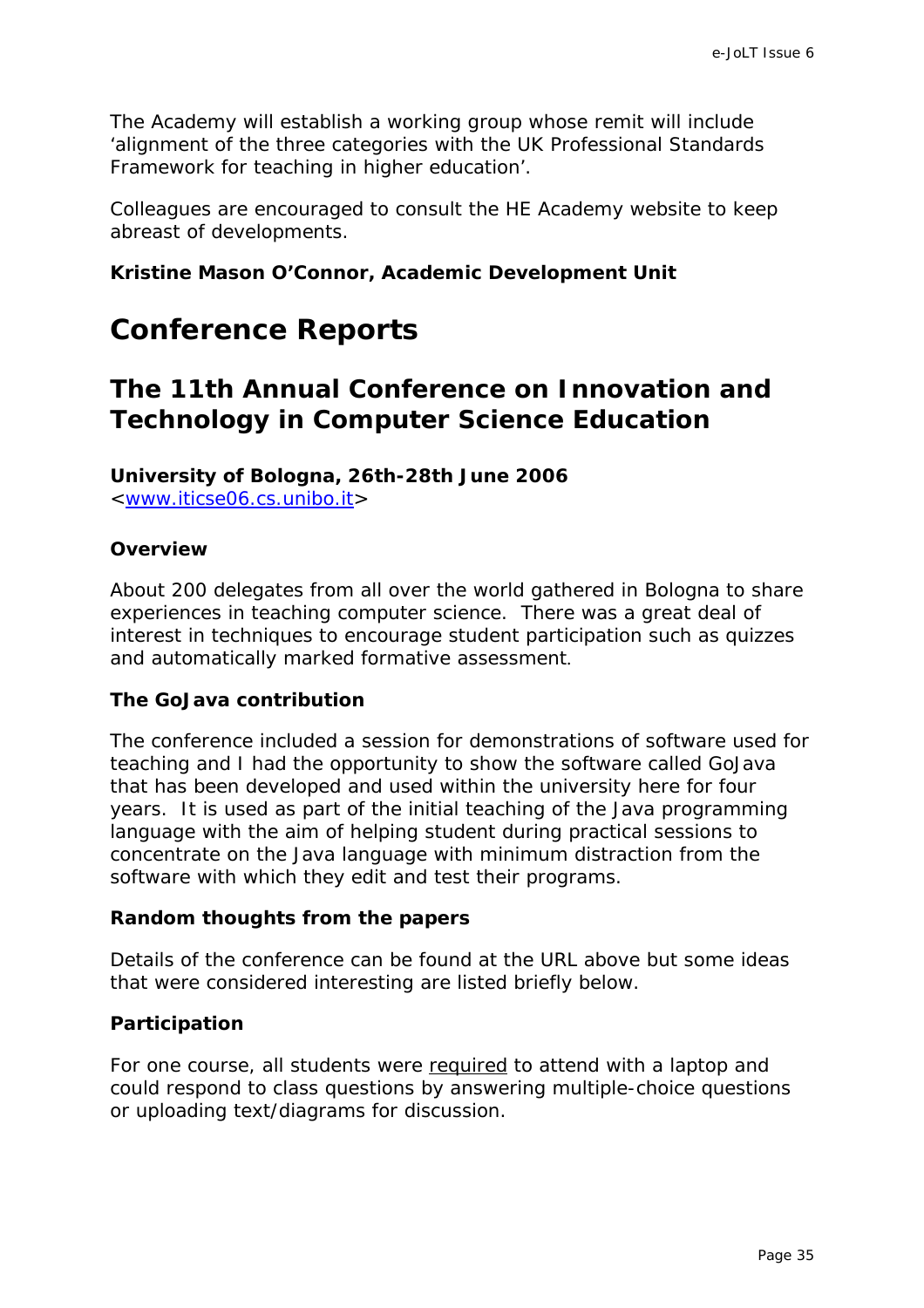# **Anonymous students**

The problem of students not knowing their fellow students was addressed by forming groups, dividing responsibilities within the group, then getting the specialists to talk together and finally the groups reformed to present their ideas.

# **Pass rates**

An early paper from Greece quoted, in passing, a failure rate of 40% in their assessment and there was no response from other delegates. Later presenters referred to 25-30% failure in examinations and it appeared to be normal to have these high failure rates.

### **Automatic marking**

Several papers discussed methods for automated marking. For programming courses, the simple approach was to apply a secret set of test cases to the code submitted. There was also reference to pattern matching to check code contains appropriate snippets of code. An ambitious project for database design was attempting to mark handdrawn entity-relationship diagrams.

### **Group work**

One presenter indicated that they try avoid unequal contribution to group work by matching students on earlier individual marks.

#### **Message boards**

An analysis of responses to questions about why students used an electronic message board indicated that many students would not want to show their ignorance in front of a class but would do so anonymously via the message board. It was not clear from the discussion how much time the tutor spent monitoring the board and answering questions.

# **Attendance**

A meticulously planned experiment gathered data relating the level of student interaction in a lab exercise and their depth of knowledge in the subsequent examination question. The presenters were brave enough to show that there was no correlation between passive observation and interaction. There was, however, a strong correlation between the examination results and attendance at the preceding lectures.

#### **More details …**

If any of the notes above spark an interest then please contact me [\(jwise@glos.ac.uk](mailto:jwise@glos.ac.uk)) and I will try to recall more of the discussion and I have a CD of the proceedings.

# *Jon Wise, Department of Computing*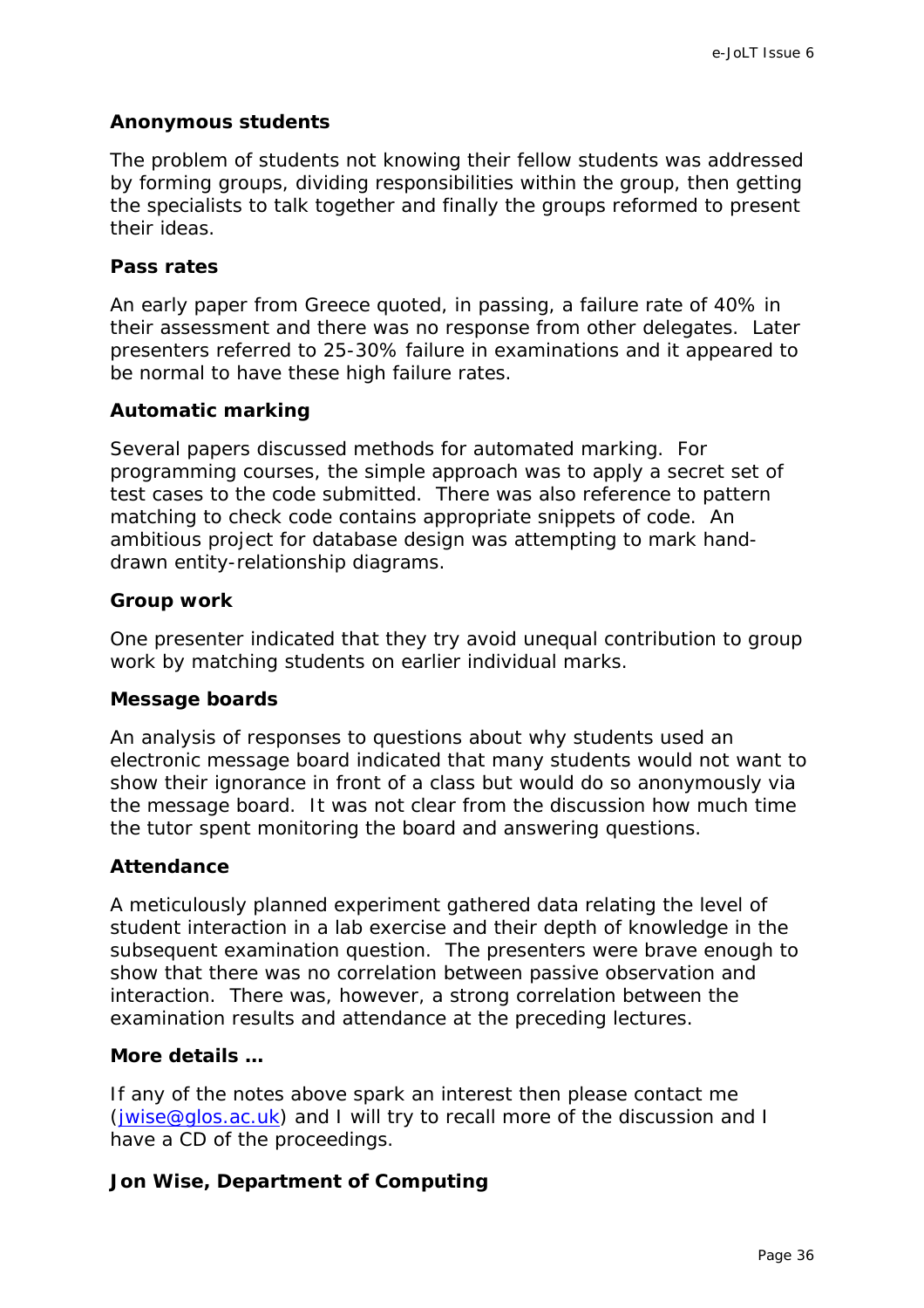# <span id="page-36-0"></span>**Higher Education Academy Forum Engaging with Student Cultural Diversity in the Curriculum: What works?**

### **London Metropolitan University, 26th October 2005**

The purpose of the day was to discuss and reflect on issues related to cultural diversity within the higher education curriculum.

The day started with a presentation by Val Butcher, Senior Adviser for the HEA, which gave an update on the working of the Higher Education Academy (handout on PowerPoint presentation available from PE).

The remainder of the morning was taken up with brief presentations by a panel of four HE practitioners who work with international students. The focus on working with 'international' students, rather than recognising the cultural diversity of our UK student population, was a point of criticism in follow-up discussions, as was the fact that all the presenters were 'white and middle-class'. Some useful points were made, however, which might usefully help arouse HE teachers' awareness regarding pedagogical issues associated with cultural diversity within the student population.

**Helen Peters (London Metropolitan University)** highlighted the following issues in relation to her experience of working with international students:

- a) students do not expect their cultural backgrounds to disappear in the classroom;
- b) international students are expected to reflect upon, and within, belief systems other than their own;
- c) many of the issues raised in the text books are not applicable/appropriate to their own culture;
- d) many students lack the historical knowledge/background which may be referred to in discussion;
- e) examples provided cited in lectures are from a UK or US context.

Helen asked:

'What is our role as educators in the future global economy and how do we prepare students to participate in this?'

'Should institutions in the UK continue to recruit international students when they are not making pedagogical adjustments?'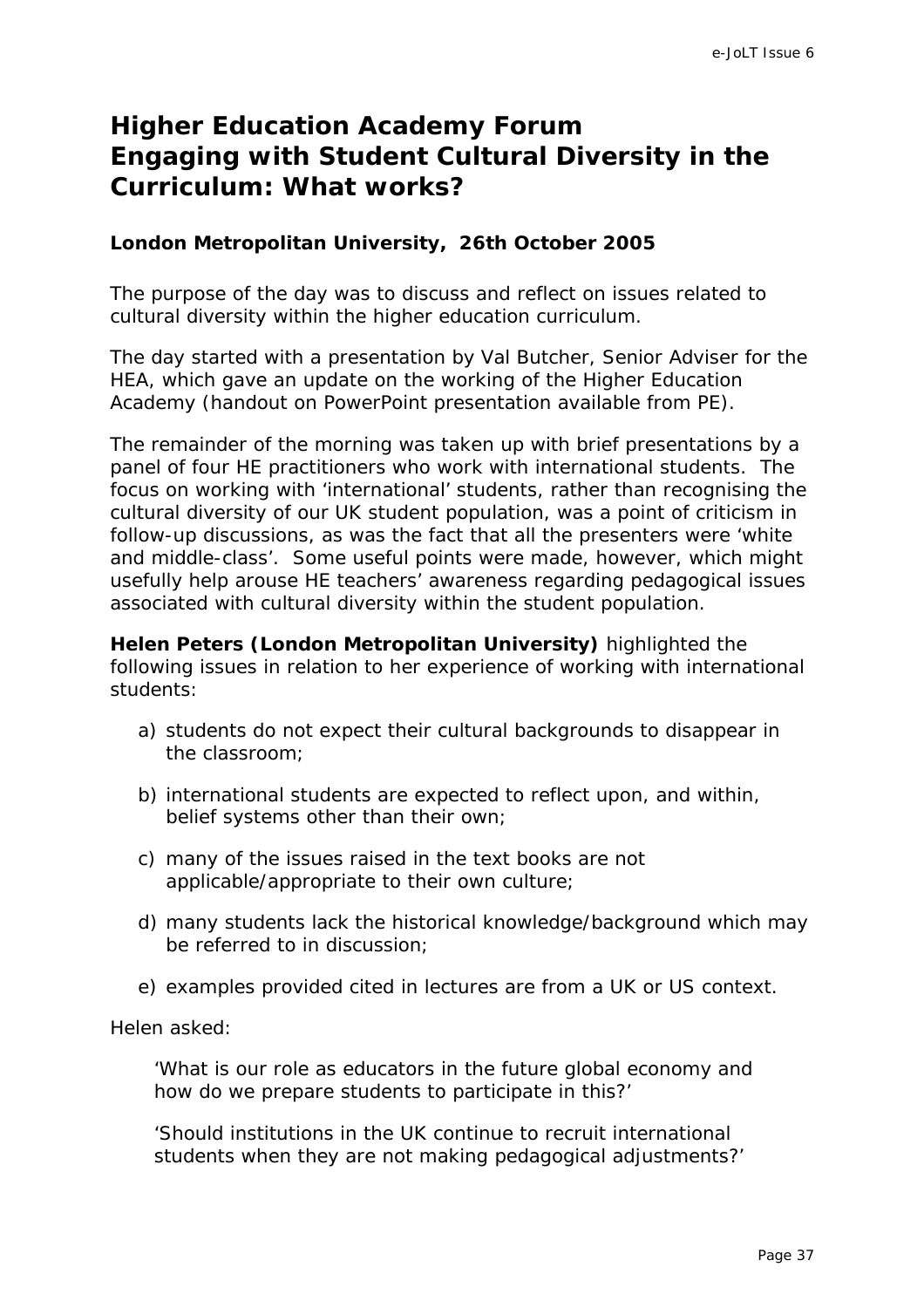**Joanne Smailles (Northumbria University)** talked about a small-scale survey conducted in the Business School of her institution. The survey explored international and UK students' perceptions of their educational experience, with a major focus on assessment. The main issues arising from the research were:

- a) international students were more likely to engage in preparatory reading for lectures;
- b) both groups of students felt that they learnt more from nonexamination types of assessments;
- c) international students preferred more regularly paced hand-in dates for coursework;
- d) international students were more likely to express difficulty in writing essays;
- e) international students were more likely to feel uncomfortable about rewriting important authors' words, because they believe them to be experts and they cannot possibly alter what they have written (particularly those influenced by Confucian tradition);
- f) international students perceived the UK student body as unapproachable and unfriendly – can affect confidence in the classroom.

#### **Recommendations:**

- a) provide short exemplars of how academic writing can be paraphrased and referenced appropriately;
- b) introduce exercises on intercultural awareness into the seminar programme;
- c) make use of the more "friendly" and "open" students, possibly involving them in peer-assisted-learning-type schemes.

**Elizabeth Grant (University of Leicester)** used a tape recording (with screen-projected sub-titles) of an Indian student talking about his educational experiences in the UK. He was studying Art and Design, a subject area which students are not encouraged to engage with in India. His main points were:

- a) a lot of complicated terms and jargon is used in lectures, which adds to difficulty in understanding the subject;
- b) he often cannot find the right words to express meanings;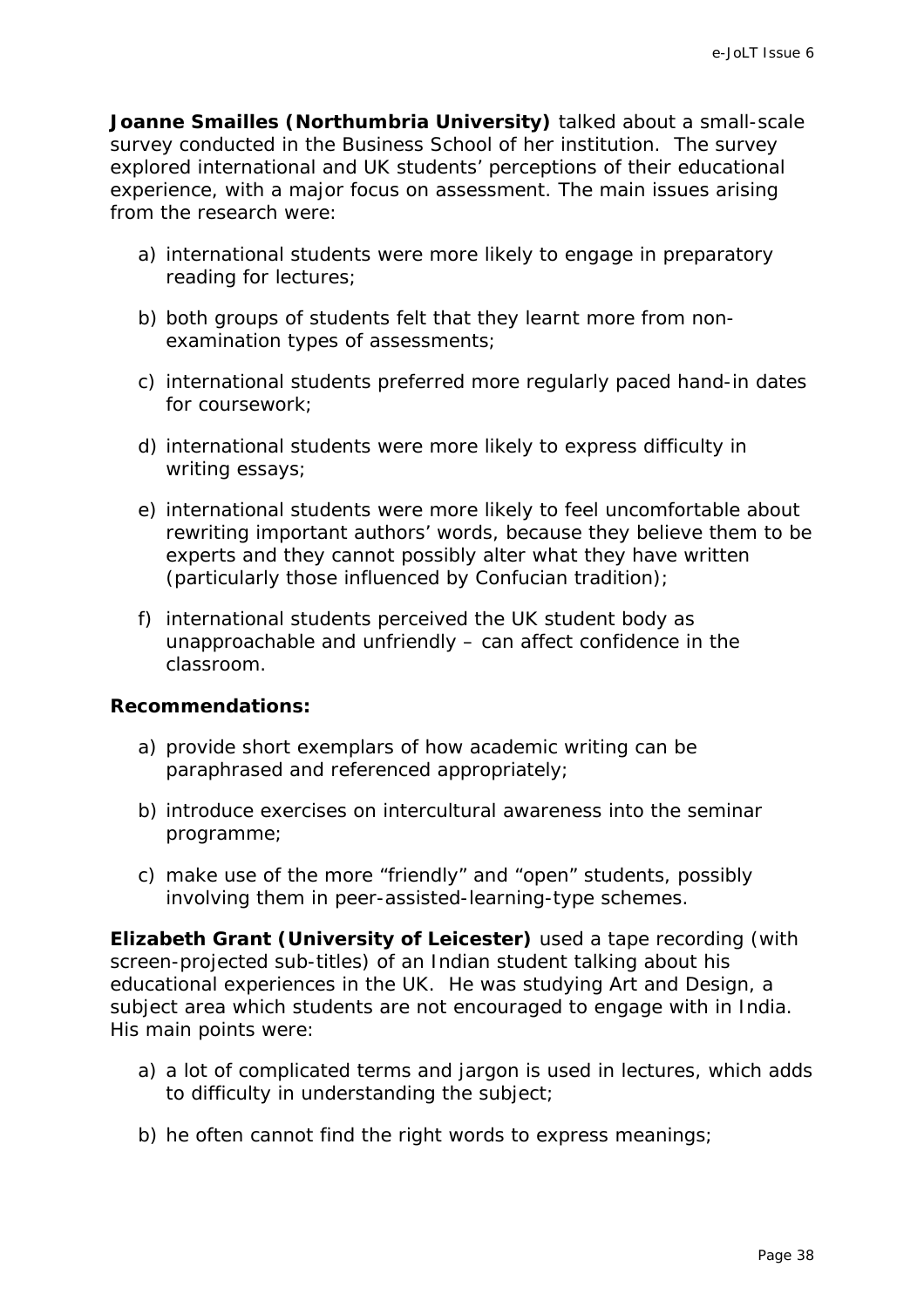- c) he has to engage in reflective assessment of his work not done in India;
- d) most international students stick together by nationality, as home students do not include them;
- e) briefs are set within a British way of life or the future of Britain;
- f) good support is needed for international students.

Elizabeth went on to highlight some of the requirements of the Race Relations (Amendment) Act. She stressed the need to make sure we align our teaching and assessment for these students, but at the same time taking account of ALL students.

**Helen Purdey (City University)** talked about her work with international postgraduate students on an MA course in International Journalism. She has to manage a huge diversity of cultural backgrounds. Journalism is culturally specific and students need to learn what will be meaningful to them in their jobs when they return home. Some of the strategies she employs are:

- a) deliberately mixing international and home students in groups;
- b) using carefully chosen news bulletins from their own countries for analysis;
- c) giving students news-reading practice in their own language.

#### **Workshop**

The afternoon session consisted of four workshops, of which delegates could choose to attend one.

# **Promoting race and cultural awareness through the curriculum led by Deeba Parmar (Middlesex University)**

Deeba outlined the requirements of the Race Relations (Amendment) Act with regard to duties of higher education institutions to be pro-active in promoting racial equality. She stressed that the responsibility lies not only at institutional level, but includes all members of staff. Research carried out at Middlesex University showed that the majority of staff did not have an understanding of cultural diversity. It was decided that a 'toolkit' should be developed, and some exercises from this were used as activities in the workshop in order to give staff an idea of the likely contents. The toolkit will aim to raise awareness and explain the amended legislation. It will promote culture-embedded thinking, supporting holistic ways of working within the curriculum, rather than just providing 'add-on' activities.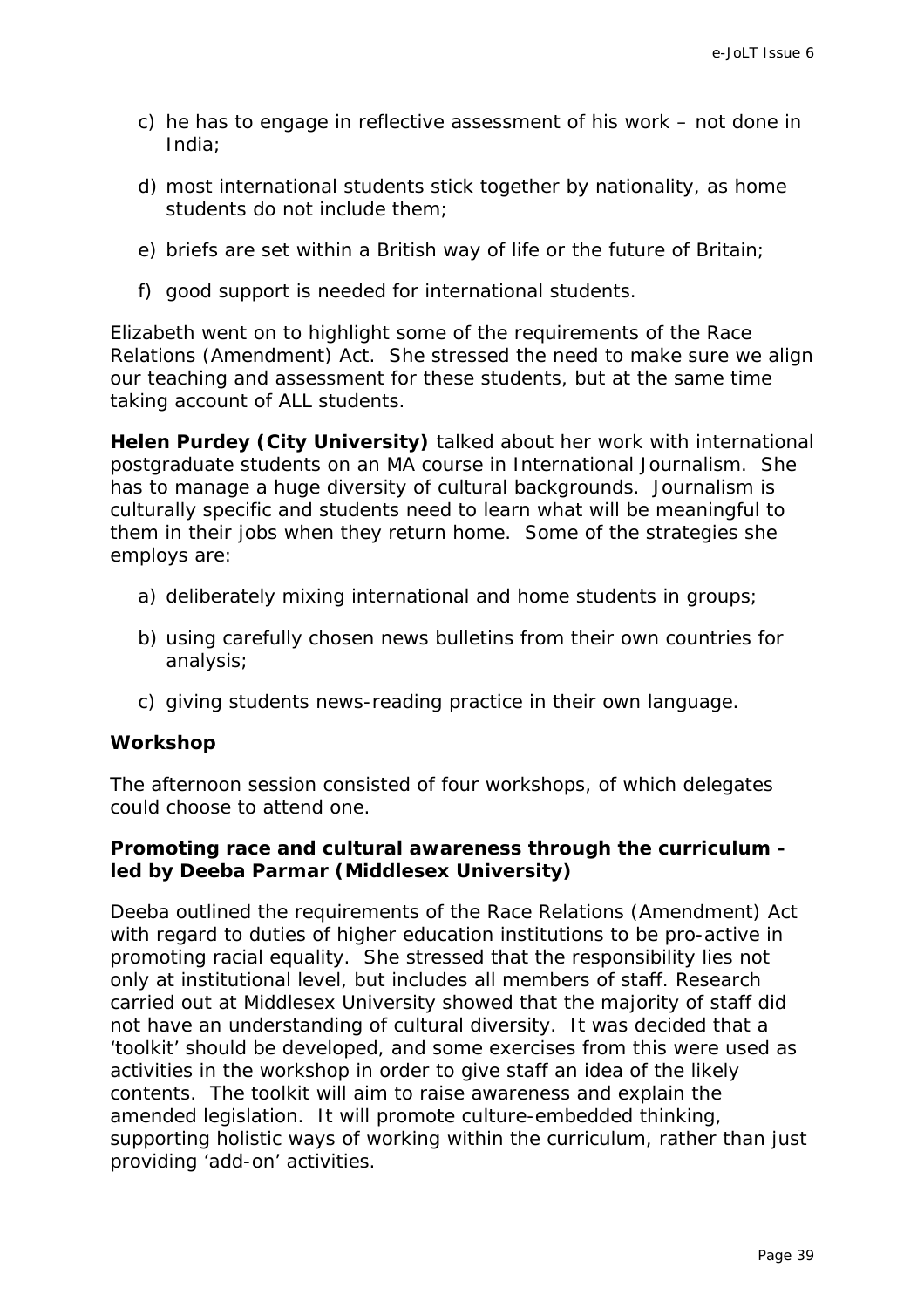In the plenary discussion, many of the issues raised throughout the day were reiterated:

the need to raise awareness amongst staff and students;

the need to be aware of, and call upon, students' own experience;

the fact that different cultures have different understandings of what counts as being 'knowledgeable'; for example, a West African delegate indicated that to be considered knowledgeable in his home country, you have be able to recite the work of experts in the field.

#### **Post forum update**

Delegates who took part in the 'toolkit' workshop were asked to write, on a postcard, brief details of activities they use to promote equity in their classrooms. Those who provided these details were then circulated with all the contributions. Some of these are given below:

- a) students, throughout their course, work in small groups of 10 which change twice a year. We try to ensure each group has a mix across its ethnic diversity of the student population. There is some evidence students become culturally aware through each other but have difficulties in socialising outside of work as a group. This example is taken from within a medical based setting;
- b) teaching about social structures: use examples from each of the ethnic groups represented in the class, draw on their experiences;
- c) students, often those less confident, ask questions via email, outside of the classroom setting. I type up all of the questions and answers and display them on the VLE notice board so that all the students can benefit;
- d) we have dedicated English language support that is linked to modules. The better the language, the greater the participation from the students;
- e) encourage academics to assess the breadth of prior knowledge held by their incoming students, and fine tune the terminology and curriculum content accordingly;
- f) teaching communication skills to nurses when discussing eye contact as a way of showing interest, I bring in cultural differences in eye contact and get the students to discuss this and share experiences. They are all encouraged to share experiences and look at similarities, differences, etc which is a way of improving cultural competence with patients;